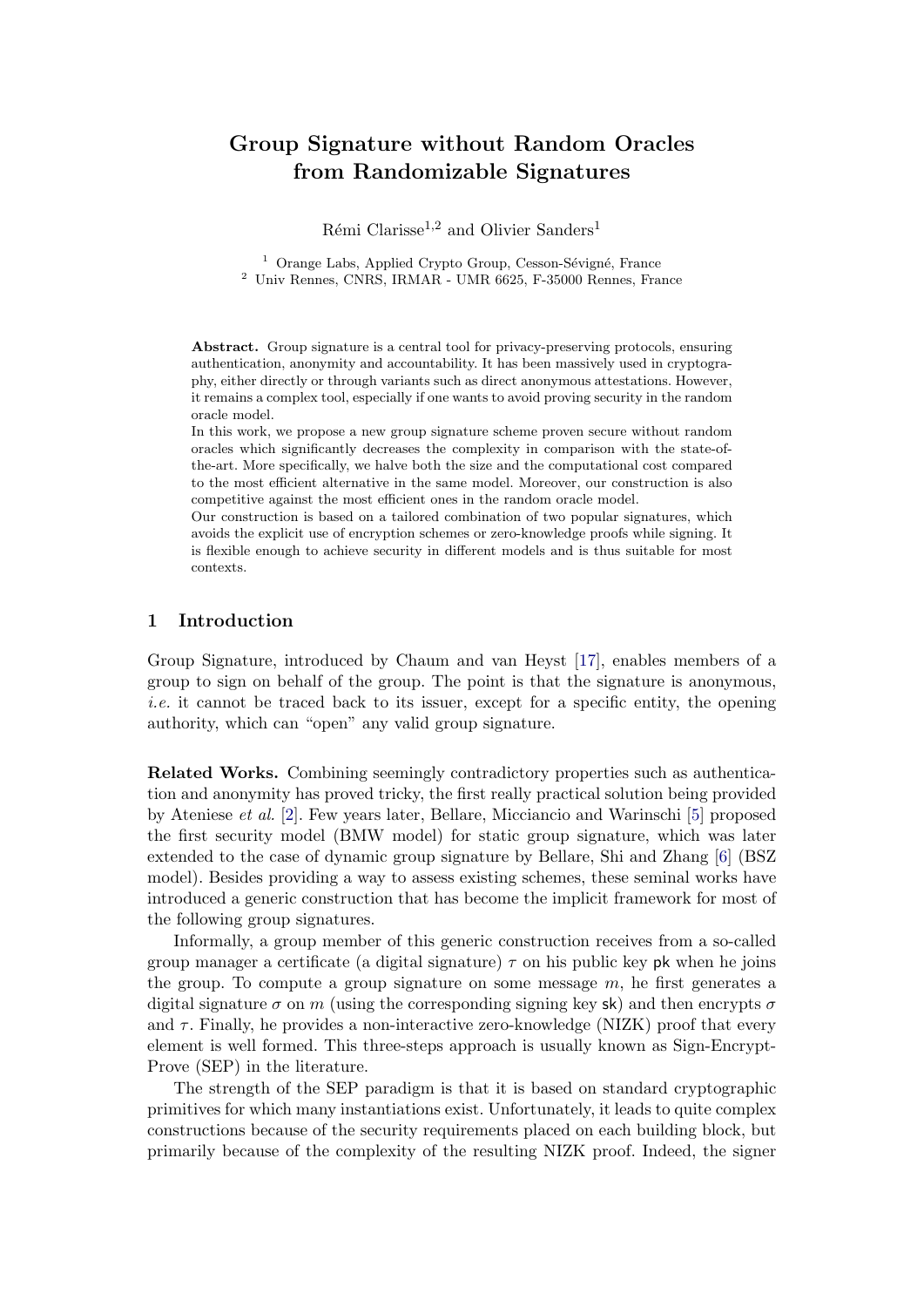must prove, without revealing  $\sigma$  and  $\tau$ , that the group signature is a valid encryption of the signature  $\sigma$  that has been generated using keys certified by the group manager.

Such a statement is difficult to prove and this becomes worse if one wants to achieve security without relying on the random oracle model (ROM). Indeed, NIZK proofs are much more complex outside this setting and even by using the Groth-Sahai methodology [\[24\]](#page-14-3), group signatures still contain dozens of elements (see e.g. [\[22\]](#page-14-4)).

A natural question arising from this observation is whether it is possible to con-struct more efficient schemes by using a different paradigm. Bichsel et al. [\[7\]](#page-14-5) proposed an interesting answer to this question. They indeed introduced a very efficient alternative, at the cost of a slightly weaker notion of anonymity. This allows them to circumvent the result of Abdalla and Warinschi [\[1\]](#page-13-1) and thus to avoid encryption. More specifically, their idea was to remove encryption by using re-randomizable [\[14\]](#page-14-6) certificates  $\tau$  and by merging  $\sigma$  with the NIZK proofs, leading to a signature of knowledge. The resulting construction is very efficient (see [Table 4](#page-13-2) at the end of the paper) and can be further improved by instantiating it with the randomizable signature scheme of Pointcheval and Sanders (PS) [\[28\]](#page-14-7).

Another alternative based on equivalence-class signature [\[20\]](#page-14-8) has recently been proposed by Derler and Slamanig [\[18\]](#page-14-9). It shares commonalities with [\[7\]](#page-14-5), such as the absence of explicit encryption, but manages to achieve full anonymity at the cost of increased complexity. Unfortunately, both [\[7\]](#page-14-5) and [\[18\]](#page-14-9) inherently rely on signature of knowledge and so rather fit the random oracle model.

Very recently, Backes et al. [\[3\]](#page-14-10) proposed a different framework based on a new primitive called signatures with flexible public keys. It yields secure constructions without random oracles with improved efficiency compared to the state-of-the-art in this setting. However, the resulting group signatures are three times larger than the ones in the ROM and require more computations to be generated.

More generally, designers of group signature schemes are confronted with the choice of either proving security without random oracles or favoring efficiency by relying on the random oracle model whose limits are known [\[16\]](#page-14-11).

Our Contribution. In this work, we propose a new group signature scheme avoiding the ROM that halves the size and the computational complexity compared to the stateof-the-art [\[3\]](#page-14-10). More specifically, our group signature only consists of 2304 bits which makes it very competitive, even against constructions in the ROM (see [section 6](#page-11-0) for more details).

As [\[3,](#page-14-10) [7,](#page-14-5) [18\]](#page-14-9), our construction departs from the SEP framework and heavily relies on the randomizability of its components. However, contrarily to those works that assemble different building blocks (digital signature, NIZK, etc.) and so achieve some level of genericity, we are here interested in optimizing the combination to avoid NIZK proofs in the signature, so as to get the best possible efficiency.

Our work results from the observation that the equivalence-class signature of Fuchsbauer, Hanser and Slamanig (FHS) [\[20\]](#page-14-8) nicely interacts with the Pointcheval and Sanders (PS) signature scheme [\[28\]](#page-14-7). More specifically, assuming very slight modifications of the FHS public key and of the PS signatures, we are able to merge the verification equations of FHS signatures with the one of PS signatures. Such a merge is crucial for our construction: it indeed means that it is no longer necessary to provide a NIZK proof that the signatures are valid and related. Thus, verifying our group signatures is essentially verifying FHS signatures.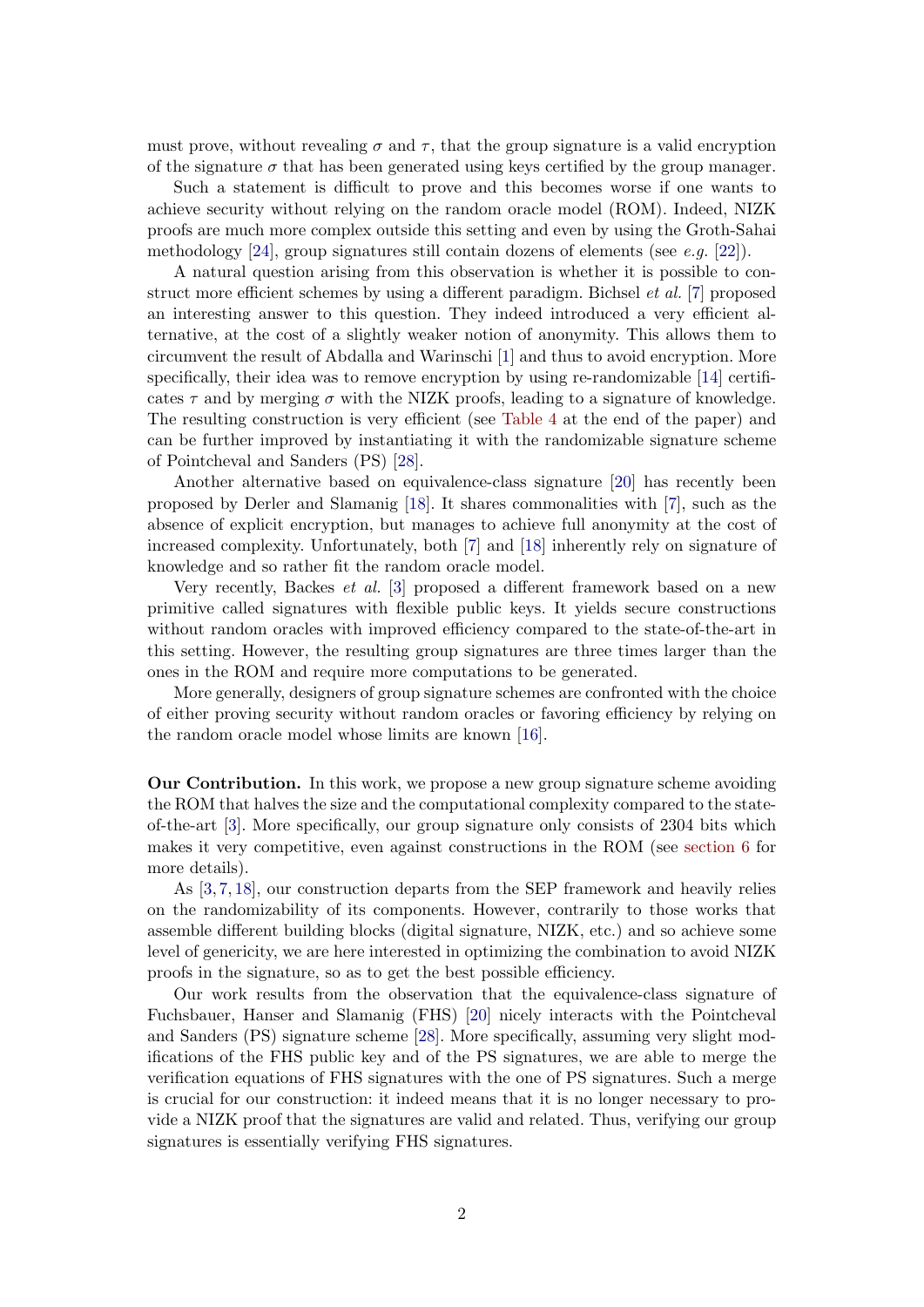Intuitively, we modify the PS signature scheme in such a way that each signature is of the form  $(g^r, g^{y \cdot r} X^{r/h_m})$  where  $g^y$  is the user's secret key, r is a random scalar,  $h_m$  is a public element that depends on the message m to be signed and X is a public element. Leaving out the term in  $X$ , one can note that each signature contains a different representative of the same projective equivalence class as  $(g, g<sup>y</sup>)$  and so it is quite easy, given a FHS signature on this pair, to prove that the PS signature was generated using certified keys.

Our group signature thus only consists of a PS signature and a FHS one which are both re-randomizable, leading to an anonymity proof under the DDH assumption. Moreover, we can prove that a non-registered user cannot generate a valid group signature unless he is able to forge FHS signatures. We only pay the price for our tailored construction in the proof of non-frameability, where we want to prove that no one can issue a forged group signature that can be traced back to an honest user. Indeed, we would like to directly rely on the security of PS signatures but this is impossible due to the modifications we introduced: a PS signature is not enough to answer adversary queries in our security proof. However, we show that we can tweak the original assumption underlying the security of PS signatures to suit our construction and so that we can rely on similar arguments to prove non-frameability.

While being non-generic, our construction remains flexible enough to comply with different group signature models. Interestingly, the different variants we consider achieve the same efficiency with respect to the group signature but mostly differ in the registration procedure. This concretely means that the most suitable setting can be chosen without any impact on the group signature itself. This also allows us in [Table 4](#page-13-2) to fairly compare our construction with the most relevant ones of the state-of-the-art and so to highlight the benefits of our group signature in all cases.

Organisation. We describe in [section 2](#page-2-0) the building blocks that we need to construct our group signature. The [section 4](#page-5-0) recalls the standard security model of group signatures. We describe our construction in [section 5](#page-7-0) and compare it with the most relevant alternatives of the state-of-the-art in [section 6.](#page-11-0) Due to space limitation, the security proofs are provided in appendix [A.](#page-14-12)

# <span id="page-2-0"></span>2 Preliminaries

**Notations.** The identity element of a group  $\mathbb{G}$  is denoted  $1_{\mathbb{G}}$  and  $\mathbb{G}^*$  means  $\mathbb{G}\setminus\{1_{\mathbb{G}}\}.$ If the group G is of order p, then we may say interchangeably that  $a \in \mathbb{Z}/p\mathbb{Z}$  or that a is a scalar. For a finite set X, the notation  $x \stackrel{s}{\leftarrow} X$  means that x is an element of X uniformly sampled.

#### 2.1 Bilinear Groups

**Definition 1.** Bilinear groups are a set of three groups  $\mathbb{G}_1$ ,  $\mathbb{G}_2$ , and  $\mathbb{G}_T$  of order p along with a map, called pairing,  $e : \mathbb{G}_1 \times \mathbb{G}_2 \to \mathbb{G}_T$  that is

- $-$  bilinear: for any  $g \in \mathbb{G}_1$ ,  $\widetilde{g} \in \mathbb{G}_2$ , and  $a, b \in \mathbb{Z}/p\mathbb{Z}$ ,  $e(g^a, \widetilde{g}^b) = e(g, \widetilde{g})^{ab}$ ;<br>  $-$  non-degenerate: for any  $g \in \mathbb{C}^*$  and  $\widetilde{g} \in \mathbb{C}^*$ ,  $e(g, \widetilde{g}) \neq 1$
- non-degenerate: for any  $g \in \mathbb{G}_1^*$  and  $\widetilde{g} \in \mathbb{G}_2^*$ ,  $e(g, \widetilde{g}) \neq 1_{\mathbb{G}_T}$ ;<br>  $e$ fficient: for any  $g \in \mathbb{G}_2$ , and  $\widetilde{g} \in \mathbb{G}_2$ ,  $e(g, \widetilde{g})$  can be efficient
- efficient: for any  $g \in \mathbb{G}_1$  and  $\widetilde{g} \in \mathbb{G}_2$ ,  $e(g, \widetilde{g})$  can be efficiently computed.

We will only consider bilinear groups of prime order with  $type-3$  pairings, *i.e.* there is no efficiently computable homomorphism between  $\mathbb{G}_1$  and  $\mathbb{G}_2$ . We stress that this yields the most efficient parameters [\[25\]](#page-14-13). To highlight the differences between  $\mathbb{G}_1$  and  $\mathbb{G}_2$ , we will denote elements of the latter with a tilde  $(e.g. \tilde{g})$ .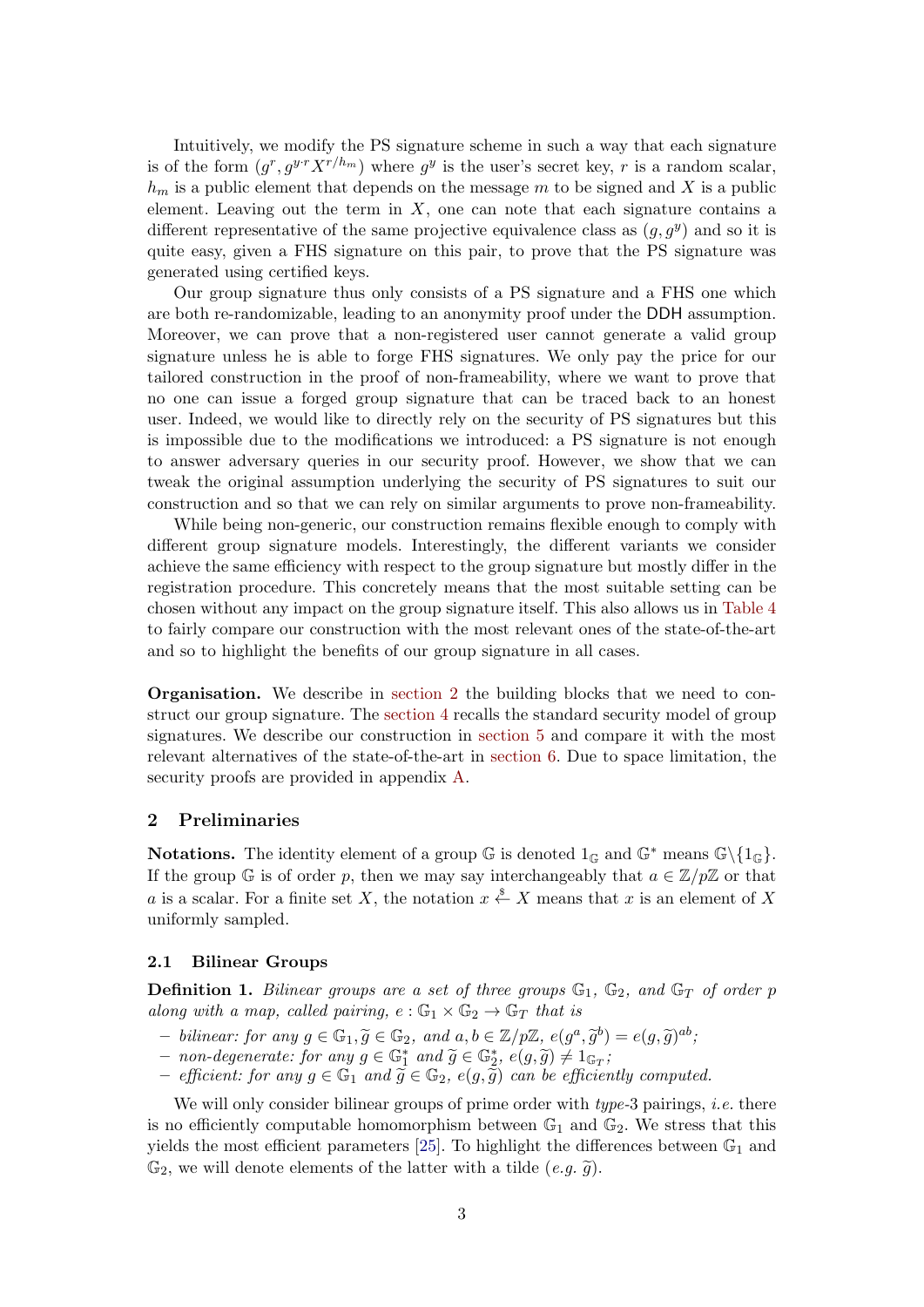# 3 Digital Signature

A digital signature scheme  $\Sigma$  is defined by four algorithms:

- Setup(1<sup> $\lambda$ </sup>): Outputs public parameters pp for security parameter  $\lambda$ .
- Keygen $(pp)$ : On input pp, outputs signing and verification keys (sk, pk).
- Sign(sk, m): Outputs a signature  $\sigma$  of message m under signing key sk.
- Verify(pk,  $m, \sigma$ ): On input verification key pk, message m and its alleged signature  $\sigma$ , outputs 1 if  $\sigma$  is a valid signature on m under pk, and 0 otherwise.

The standard security notion for a signature scheme is *existential unforgeability* under chosen message attacks (EUF-CMA) [\[21\]](#page-14-14): it means that it is hard, even given access to a signing oracle, to output a valid pair  $(m, \sigma)$  for a message m never asked to the signing oracle.

PS Signature In [\[28\]](#page-14-7), Pointcheval and Sanders propose a randomizable signature scheme, *i.e.* a scheme enabling to derive re-randomized versions  $\sigma'$  of any valid signature  $\sigma$ . An interesting feature of their signatures is that one cannot link  $\sigma$  and  $\sigma'$ without knowing the corresponding message. They describe several versions of their signature scheme, offering different features. In this work we will use their variant supporting aggregation because it enables to decrease the size of the public key but we will not use this aggregation feature.

- $-$  Setup(1<sup> $\lambda$ </sup>): Outputs the parameters pp containing the description of type-3 bilinear groups  $(\mathbb{G}_1, \mathbb{G}_2, \mathbb{G}_T, e)$  along with a set of generators  $(g, \widetilde{g}) \in \mathbb{G}_1 \times \mathbb{G}_2$  and a pair  $(X, \tilde{X}) \leftarrow (g^x, \tilde{g}^x)$  for some random scalar x.<br>Keygan(m): Generates a random scalar u.an
- Keygen(pp): Generates a random scalar y and sets (sk, pk) as  $(g^y, \tilde{Y} = \tilde{g}^y)$ .<br>
Sign(sk, m): On message m, generates a signature  $(x, \sigma_0) \leftarrow (g^r, X^r, g^r, y^r)$
- Sign(sk, m): On message m, generates a signature  $(\sigma_1, \sigma_2) \leftarrow (g^r, X^r \cdot g^{r \cdot y \cdot m})$  for some random scalar r.
- Verify(pk,  $m, (\sigma_1, \sigma_2)$ ): Accepts signature  $(\sigma_1, \sigma_2)$  on m if the following equality holds:  $e(\sigma_1, \widetilde{X} \cdot \widetilde{Y}^m) = e(\sigma_2, \widetilde{g}).$

One can note that anyone can re-randomize a signature by raising  $\sigma_1$  and  $\sigma_2$  to the same power t. The PS signature scheme is proven EUF-CMA-secure under a LRSW assumption customized for type-3 pairing, that we recall in [subsection 3.1.](#page-4-0)

FHS Signature In [\[20\]](#page-14-8), Fuchsbauer, Hanser and Slamanig introduce a signature on equivalence-class for the following equivalence relation on tuples in  $\mathbb{G}_1^n: (M_1, \ldots, M_n)$ is in the same equivalence class as  $(N_1, \ldots, N_n)$  if there exists a scalar a such that  $N_i = M_i^a$  for all  $i \in [1, n]$ . In this paper, we will only consider the case  $n = 2$ .

- Setup( $1^{\lambda}$ ): Outputs parameters pp containing the description of type-3 bilinear groups  $(\mathbb{G}_1, \mathbb{G}_2, \mathbb{G}_T, e)$ , with generators  $(g, \widetilde{g}) \in \mathbb{G}_1 \times \mathbb{G}_2$ .
- Keygen(pp): Generates two random scalars  $\alpha_1$  and  $\alpha_2$  and sets sk as  $(\alpha_1, \alpha_2)$  and pk as  $(\widetilde{A}_1, \widetilde{A}_2) = (\widetilde{g}^{\alpha_1}, \widetilde{g}^{\alpha_2}).$ <br>Sign(sk  $(M, M_2)$ ): Solocts
- $-$  Sign(sk,  $(M_1, M_2)$ ): Selects a random scalar t and computes the signature  $(\tau_1, \tau_2, \tilde{\tau})$  $\leftarrow ((M_1^{\alpha_1} M_2^{\alpha_2})^t, g^{1/t}, \tilde{g}^{1/t})$  on the representative  $(M_1, M_2) \in \mathbb{G}_1^2$ .<br>Verify (N, M)  $(\tau_1, \tau_2, \tilde{\tau})$ ): Accents  $(\tau_1, \tau_2, \tilde{\tau}) \in \mathbb{C}^2 \times \mathbb{C}$
- Verify(pk, $(M_1, M_2), (\tau_1, \tau_2, \tilde{\tau})$ ): Accepts  $(\tau_1, \tau_2, \tilde{\tau}) \in \mathbb{G}_1^2 \times \mathbb{G}_2$ , a signature on  $(M, M_1)$ ;  $f_1(\tau_1, \tilde{\tau}_2) = (M, \tilde{A})$  and  $(f_1, \tilde{\tau}_2)$  and  $(f_2, \tilde{\tau}_2)$  held  $(M_1, M_2)$ , if  $e(\tau_1, \tilde{\tau}) = e(M_1, \tilde{A}_1) \cdot e(M_2, \tilde{A}_2)$  and  $e(\tau_2, \tilde{g}) = e(g, \tilde{\tau})$  hold.

We note that the signature  $(\tau_1, \tau_2, \tilde{\tau})$  is only valid on the representative  $(M_1, M_2)$ . However, we can easily derive a signature on other representatives  $(M_1^r, M_2^r)$  of the same equivalence class, while re-randomizing the signature, by generating a random scalar t' and computing  $(\tau_1^{r \cdot t'}$  $T_1^{r \cdot t'}, \tau_2^{1/t'}$  $\frac{1}{2}^{1/t'}, \widetilde{\tau}^{1/t'}).$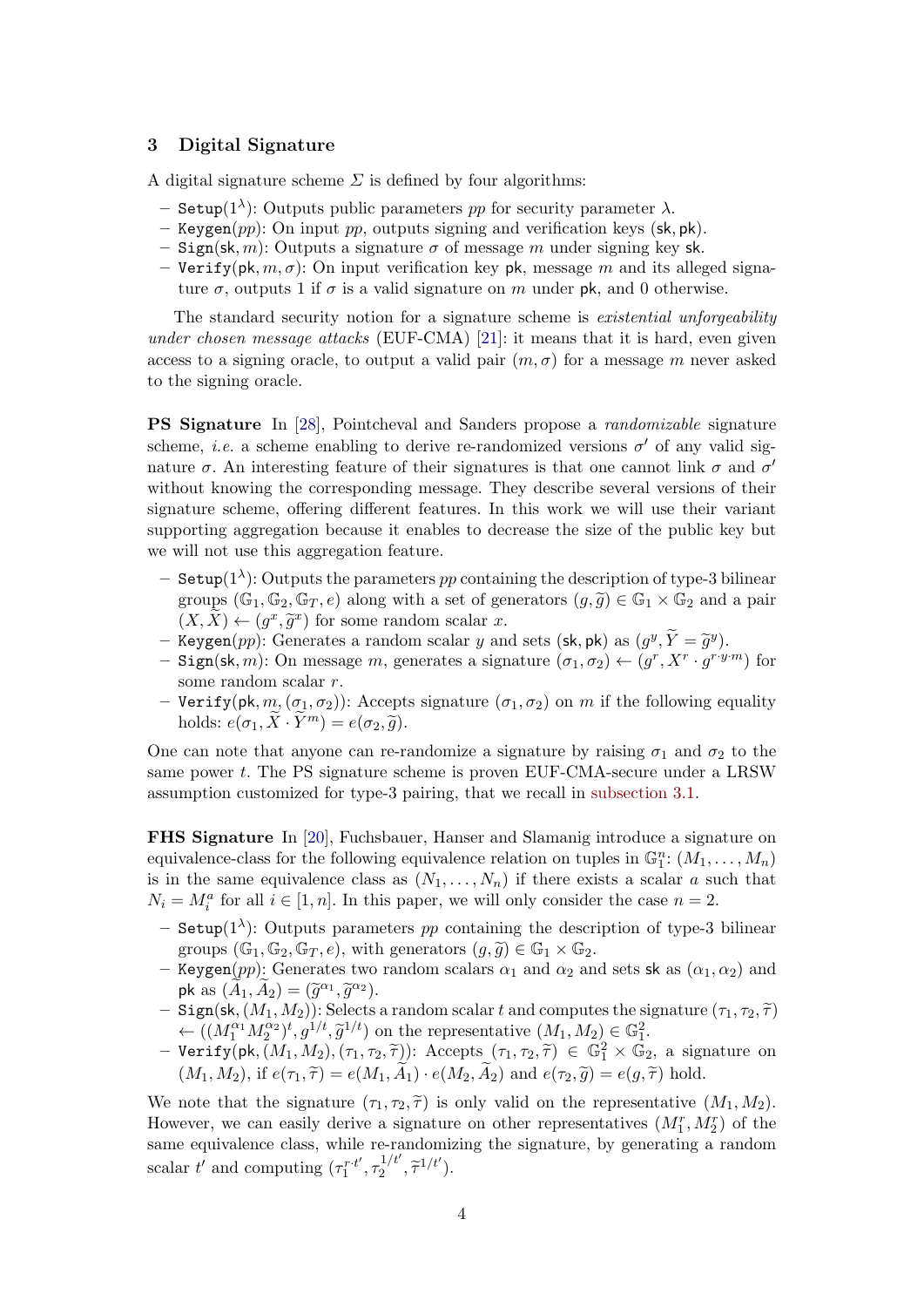#### <span id="page-4-0"></span>3.1 Computational Assumptions

**SXDH** assumption. For  $i \in \{1, 2\}$ , the DDH problem is hard in  $\mathbb{G}_i$  if, given  $(g, g^x, g^y, g^z) \in \mathbb{G}_i^4$ , it is hard to distinguish whether  $z = x \cdot y$  or z is random. The SXDH assumption holds if DDH is hard in both  $\mathbb{G}_1$  and  $\mathbb{G}_2$ .

PS assumption. Pointcheval and Sanders [\[28\]](#page-14-7) introduce "Assumption 1", here referred to as PS assumption, to prove the security of their construction.

PS Assumption: Let  $(p, \mathbb{G}_1, \mathbb{G}_2, \mathbb{G}_T, e)$  be a bilinear group setting of type-3, with g (resp.  $\widetilde{g}$ ) a generator of  $\mathbb{G}_1$  (resp.  $\mathbb{G}_2$ ). For  $(\widetilde{X} = \widetilde{g}^x, \widetilde{Y} = \widetilde{g}^y)$ , where x and y are random scalars, we define the oracle  $\mathcal{O}(m)$  on input  $m \in \mathbb{Z}/p\mathbb{Z}$  that chooses a random  $r \in \mathbb{Z}/p\mathbb{Z}$ and outputs the pair  $P = (g^r, g^{r(x+m\cdot y)})$ . Given  $(g, g^y, \widetilde{g}, \widetilde{X}, \widetilde{Y})$  and unlimited access to this oracle, no adversary can efficiently generate  $(m^*, g^r, g^{r(x+m^*, y)})$ , with  $r \neq 0$ , for a new scalar  $m^*$ , not asked to  $\mathcal{O}$ .

MPS assumption. As we explain in the introduction, we would like to directly rely on the PS assumption but this is not possible. In particular, in our group signature construction, the user incorporates parts of the group signature in the message to be signed. This is done by using a suitable map  $h$  that must be taken into account by the assumption. We therefore introduce a variant of the PS assumption that we call MPS assumption (M stands for modified).

MPS Assumption: Let  $(p, \mathbb{G}_1, \mathbb{G}_2, \mathbb{G}_T, e)$  a bilinear group setting of type-3, with g (resp.  $\tilde{g}$ ) a generator of  $\mathbb{G}_1$  (resp.  $\mathbb{G}_2$ ), and  $h : \{0,1\}^* \to \mathbb{Z}/p\mathbb{Z}$  a function. For<br>random scalars  $x, y$  and  $z$  we define the crash  $\mathcal{O}(m)$  on input  $m \in \mathbb{Z}/p\mathbb{Z}$  that random scalars x, y and z, we define the oracle  $\mathcal{O}(m)$  on input  $m \in \mathbb{Z}/p\mathbb{Z}$  that picks random  $r, s \in \mathbb{Z}/p\mathbb{Z}$  and outputs the tuple  $P = (s, \tilde{g}^{rs}, g^r, g^{r,z}, g^{r(x+ty)})$  with  $t = h(\tilde{s}^{rs}||g^r||_{\mathcal{D}})$ . Civen  $(s, g^y, g^z, \tilde{g}, \tilde{Y}, \tilde{Y})$  and unlimited agoses to this orals no  $t = h(\tilde{g}^{r,s}||g^r||m)$ . Given  $(g, g^y, g^z, g^{z\cdot x}, \tilde{g}, \tilde{X}, \tilde{Y})$  and unlimited access to this oracle, no adversary can efficiently generate  $(t^*, g^r, g^{r(x+t^* \cdot y)})$  with  $r \neq 0$  and a value  $t^*$  different from those involved in the answers from  $\mathcal{O}$ .

The validity of the output can easily be checked thanks to the pairing  $e: e(g^{r(x+t^*,y)},$  $\widetilde{g}$ )  $\stackrel{?}{=} e(g^r, \widetilde{X} \cdot \widetilde{Y}^{t^*})$ . We note that the goal of the adversary is still to output a valid  $PS$  signature but it pow has access to additional elements that do not seem helpful to PS signature but it now has access to additional elements that do not seem helpful to create forgeries, as we discuss below. We also give a proof that the MPS assumption holds in the generic group model in Section [A.4.](#page-19-0)

- Remark 2. Our new oracle still returns a PS signature  $(g^r, g^{r(x+ty)})$  but on a scalar  $t = h(\tilde{g}^{r,s}||g^r||m)$  instead of m. However, we define much harder success conditions<br>for the educatory it can only win if the scalar t used in its forgony is different for the adversary: it can only win if the scalar  $t$  used in its forgery is different from the ones used by  $\mathcal O$  (in particular a forgery on a new message  $m^*$  is not valid if it leads to an already used  $t$ ). Intuitively, this rules out any strategy based on the properties of  $h$  (such as collisions). We will therefore assume (and prove in the generic group model) that the MPS assumption holds for  $any^1$  $any^1$  function  $h: \{0,1\}^* \to \mathbb{Z}/p\mathbb{Z}$ . From the security point of view, this therefore does not change anything compared to an assumption where  $\mathcal O$  would return  $(g^r, g^{r(x+my)})$ .
	- This slight modification induces another one: we now need to provide the pair  $(g^z, g^{z \cdot x})$ , for some random scalar z, in the assumption. In [\[28\]](#page-14-7), this pair is exactly

<span id="page-4-1"></span><sup>&</sup>lt;sup>1</sup> We nevertheless note that the hardness of the corresponding problem depends on the function h. For example, if h is constant then no adversary can succeed as soon as it makes (at least) one query to O.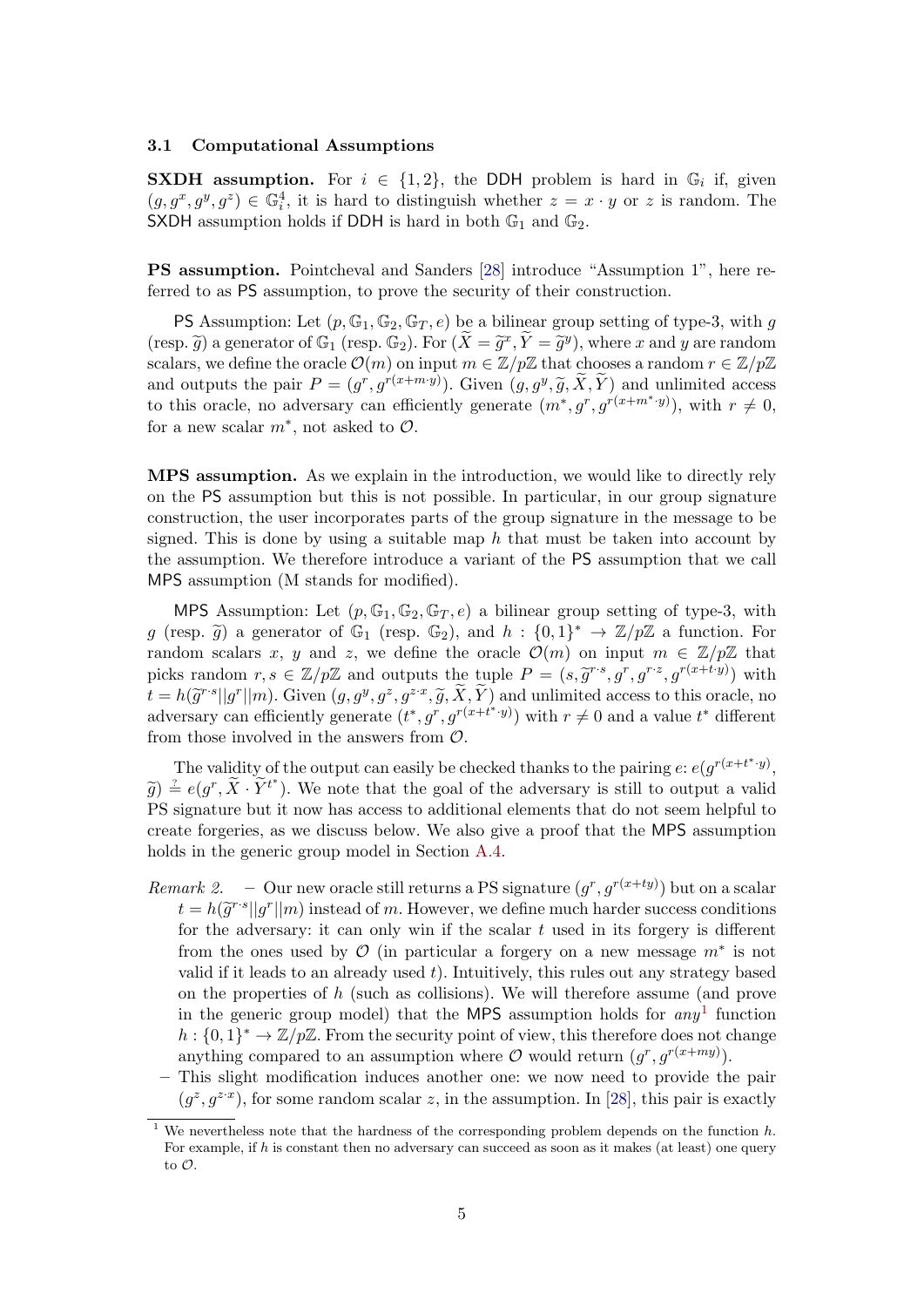a signature on 0 and so is directly generated by the reduction in the security proof by running  $\mathcal O$  on 0. This is no longer possible here, and we then need to explicitly add these elements in the definition of the assumption. In any case, this does not provide more power to the adversary than in the PS assumption.

- The element  $g^{r,z}$  is the only one involving the secret z in P. It seems therefore useless to combine it with the other elements of  $P$  to derive a new valid tuple.
- The last difference with the PS assumption is the pair  $(s, \tilde{g}^{r,s})$  that must be added to the example province. However, we note that  $\tilde{\sigma}^{r,s}$  is an element of  $\mathbb{C}_s$  and added to the oracle answers. However, we note that  $\tilde{g}^{r,s}$  is an element of  $\mathbb{G}_2$  and<br>so is intuitively useless to force a PS signature  $(g^r, g^r(x+ty)) \in \mathbb{C}^2$  thanks to the so is intuitively useless to forge a PS signature  $(g^r, g^{r(x+ty)}) \in \mathbb{G}_1^2$ , thanks to the asymmetry of the pairing. The same holds true for s that is not one of the secret values used to compute the PS signature.

# <span id="page-5-0"></span>4 Group Signature

For completeness, we recall here the security model for dynamic group signature from the BSZ model [\[6\]](#page-14-2). We introduce some minor syntactic changes and discuss popular variants of the original security notions introduced by Bellare et al. [\[6\]](#page-14-2). A reader familiar with group signature can safely jump to [Remark 3.](#page-7-1)

Syntax. A group signature scheme is defined by the following algorithms that involve three types of entities: a group manager, an opening authority and users. Each of the latter is identified by a public index  $i \in \mathbb{N}^*$ .

- Setup(1<sup> $\lambda$ </sup>): Outputs public parameters pp for security parameter  $\lambda$ .
- UKeygen $(pp)$ : Returns a user's key pair  $(\mathsf{sk}, \mathsf{pk})$  on public parameter pp. We assume that pk is public and anyone can get an authentic copy of it.
- OKeygen $(pp)$ : Returns the opening authority's key pair (osk, opk) under pp.
- GKeygen(pp): Returns the group manager's key pair (gsk, gpk) along with a public register Reg, on public parameters pp.
- Join: This is a two-party interactive protocol between the group manager and a user *i* who wants to join the group. The input of the former is  $(s, Reg, opk, pk)$ whereas the user takes as input  $(gpk, ok, sk<sub>i</sub>)$ . If the protocol does not fail, then the user gets a group signing key usk<sub>i</sub> whereas the group manager updates Reg. Else, both parties return  $\perp$ .
- Sign(usk<sub>i</sub>, m): Returns a group signature  $\sigma$  of m under signing key usk<sub>i</sub>.
- Verify(gpk,  $\sigma$ , m): On input the group manager's public key, a group signature σ and a message m, returns a bit  $b \in \{0, 1\}.$
- Open(osk, gpk,  $\textbf{Reg}, \sigma, m$ ): On input the opening authority's secret key, the group manager's public key, the register **Reg**, a group signature  $\sigma$  and a message m, returns either  $0, \perp$  or an index  $i \in \mathbb{N}^*$  along with a proof  $\pi$ .
- Judge(gpk,  $\text{Reg}, \sigma, m, i, \pi$ ): On input the group manager's public key, the register **Reg**, a group signature  $\sigma$ , a message m, an index  $i \in \mathbb{N}^*$  and a proof  $\pi$ , returns a bit  $b \in \{0, 1\}.$

Security Model. A group signature should achieve correctness, anonymity, traceability and non-frameability. We refer to [\[6\]](#page-14-2) for a formal definition of correctness, but informally it means that any user who has joined the group should be able to produce valid signatures  $\sigma$  (*i.e.* one for which Verify outputs 1) on any message m. Moreover, it should be possible to open such signatures, *i.e.* to recover the identity  $i$  of the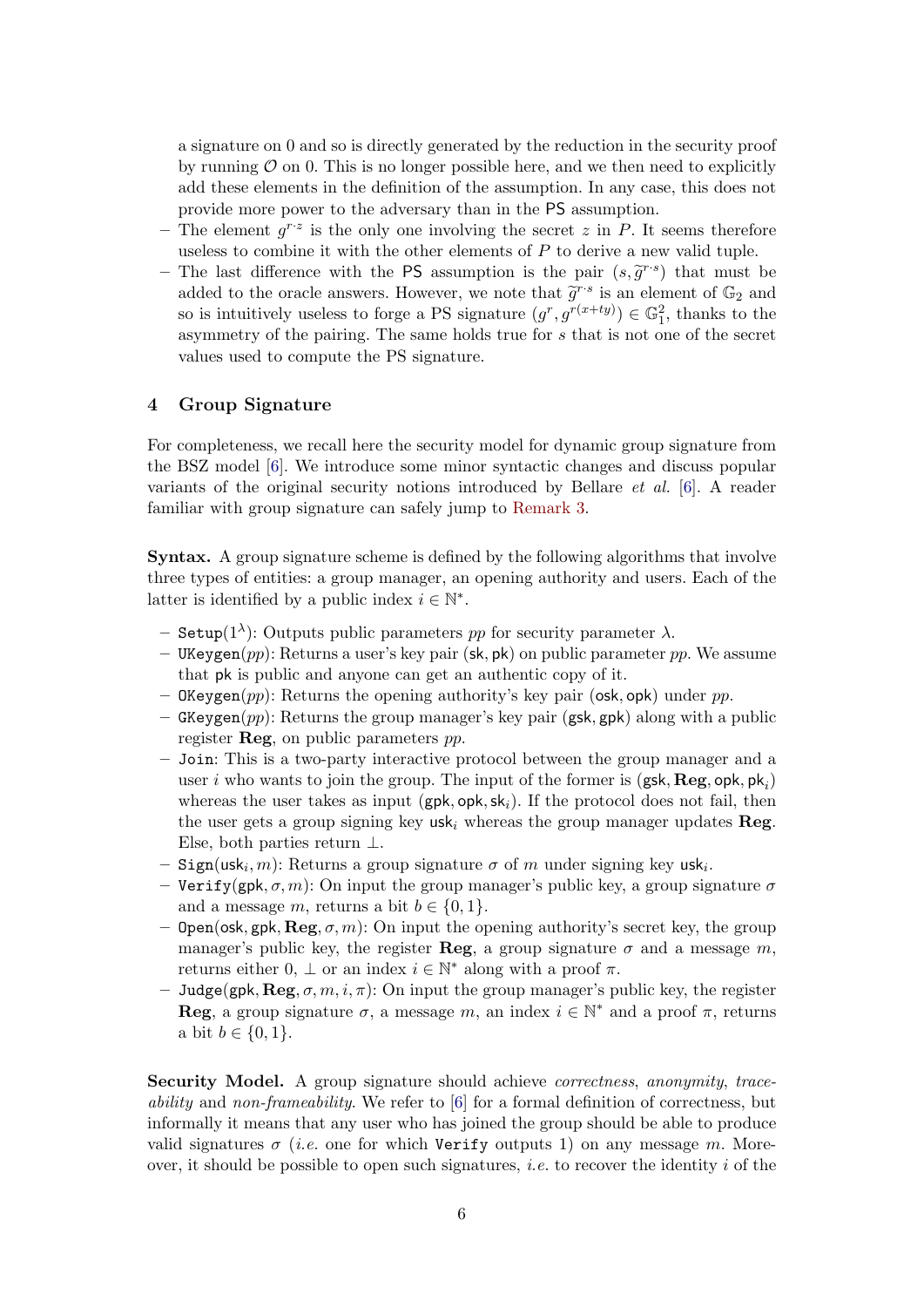$\mathtt{Exp}_{\mathcal{A}}^{an}(1^{\lambda})$  – Anonymity Security Game 1.  $pp \leftarrow$  Setup $(1^{\lambda})$ 2.  $(osk, opk) \leftarrow 0$ Keygen $(pp)$ 3.  $(gsk, gpk) \leftarrow GKeygen(pp)$ 4.  $b \stackrel{\$}{\leftarrow} \{0,1\}$  $5. \ \ b^* \leftarrow \mathcal{A}^{\mathcal{O}\text{Add},\mathcal{O}\text{J}_U,\mathcal{O}\text{Cor},\mathcal{O}\text{Sign},\mathcal{O}$ 0pen, $\mathcal{O}\text{Ch}_b}\left(\text{gsk},\text{opk}\right)$ 6. If  $OOpen$  is queried on the output of  $OCh_b$ , then return 0 7. Return  $(b = b^*)$  $\mathtt{Exp}_{\mathcal{A}}^{nf}(1^{\lambda})$  – Non-Frameability Security Game 1.  $pp \leftarrow$  Setup $(1^{\lambda})$ 2.  $(\text{osk}, \text{opk}) \leftarrow \text{OKeygen}(pp)$ 3.  $(gsk, gpk) \leftarrow$  GKeygen $(pp)$ 4.  $(\sigma, m, i, \pi) \leftarrow \mathcal{A}^{\mathcal{O}\text{Add},\mathcal{O}\text{J}_U, \mathcal{O}\text{Cor}, \mathcal{O}\text{Sign}}(\text{gsk}, \text{osk})$ 5. If  $\mathcal{O}$ Sign returned  $\sigma$ , then return 0 6. If i is corrupt, then return  $0$ 7. Return Judge(gpk,  $\textbf{Re} \mathbf{g}, \sigma, m, i, \pi$ )  $\mathtt{Exp}^{tra}_{\mathcal{A}}(1^{\lambda})$  – Traceability Security Game 1.  $pp \leftarrow$  Setup $(1^{\lambda})$ 2.  $(\text{osk}, \text{opk}) \leftarrow \text{OKeygen}(pp)$ 3.  $(\textsf{gsk}, \textsf{gpk}) \gets \texttt{GKeygen}(pp)$ 4.  $(\sigma, m) \leftarrow \mathcal{A}^{\mathcal{O}\text{Add},\mathcal{O}\text{J}_{GM},\mathcal{O}\text{Cor},\mathcal{O}\text{Sign}}(\text{gpk}, \text{osk})$ 5. If  $\perp$   $\leftarrow$  Open(osk, gpk, Reg,  $\sigma$ , m), then return 1 6. If  $(i, \pi) \leftarrow$  Open(osk, gpk,  $\text{Reg}, \sigma, m$ ) and  $0 \leftarrow$  Judge(gpk, Reg,  $\sigma, m, i, \pi$ ), then return 1 7. Return 0

<span id="page-6-0"></span>Fig. 1. Security Games for Group Signature

signer, and to produce publicly verifiable proofs that user  $i$  has indeed issued these signatures.

Anonymity requires that group signatures should be anonymous, except for the opening authority. Traceability requires that no one can produced a valid signature that cannot be traced back to some user through the Open procedure. Finally, nonframeability means that no one can be falsely accused of having produced a signature. The corresponding security games, outlined in [Figure 1,](#page-6-0) make use of the following oracles:

- $OAdd(i)$  is an oracle that can be used to add a new user i. It then runs UKeygen $(pp)$ to get  $(\mathsf{sk}_i, \mathsf{pk}_i)$  and returns  $\mathsf{pk}_i$ . If i has already been used in a previous query, then it returns ⊥.
- $-\mathcal{O}J_U(i)$  is an oracle that plays the user's side of the Join protocol. It can be used by an adversary A playing the role of a corrupt group manager. It returns  $\perp$  if i has already joined the group or if user *i* does not exist.
- $\mathcal{O}$ Cor $(i)$  is an oracle that returns all the secret keys of the user i. The user i is then said to be corrupt. Any non-corrupt user is considered honest.
- $\mathcal{O}J_{GM}$ ) is the counterpart of the  $\mathcal{O}J_U$  oracle that can be used by a corrupt user to join the group.
- $\mathcal{O}$ Sign $(i, m)$  is an oracle that returns  $\text{Sign}(\text{usk}_i, m)$ , provided that i is an honest user that has already joined the group.
- ODpen( $\sigma$ , m) is an oracle that returns Dpen(osk, gpk, Reg,  $\sigma$ , m).
- $-$  OCh<sub>b</sub>(i<sub>0</sub>, i<sub>1</sub>, m) is an oracle that takes as inputs the index of two honest users and  $r$ eturns  $\texttt{Sign}(\textsf{usk}_{i_b}, m)$ .

Let  $A$  be a probabilistic polynomial adversary. A group signature scheme is

- anonymous if  $\text{Adv}^{an}(\mathcal{A}) = |\Pr[\text{Exp}_{\mathcal{A}}^{an}(1^{\lambda}) = 1] 1/2|$  is negligible for any  $\mathcal{A}$ ;
- traceable if  $\text{Adv}^{tra}(\mathcal{A}) = \Pr[\text{Exp}_{\mathcal{A}}^{tra}(\hat{1}^{\lambda})] = 1]$  is negligible for any  $\mathcal{A}$ ;
- non-frameable if  $\text{Adv}^{nf}(\mathcal{A}) = \Pr[\text{Exp}_{\mathcal{A}}^{nf}(1^{\lambda}) = 1]$  is negligible for any  $\mathcal{A}$ .

The security model introduced by Bellare, Shi and Zhang [\[6\]](#page-14-2) places no restriction on the  $\mathcal{O}$ Cor queries in the anonymity experiment. This means that the adversary is allowed to corrupt the "challenge" users (*i.e.* those that are involved in  $O$ Ch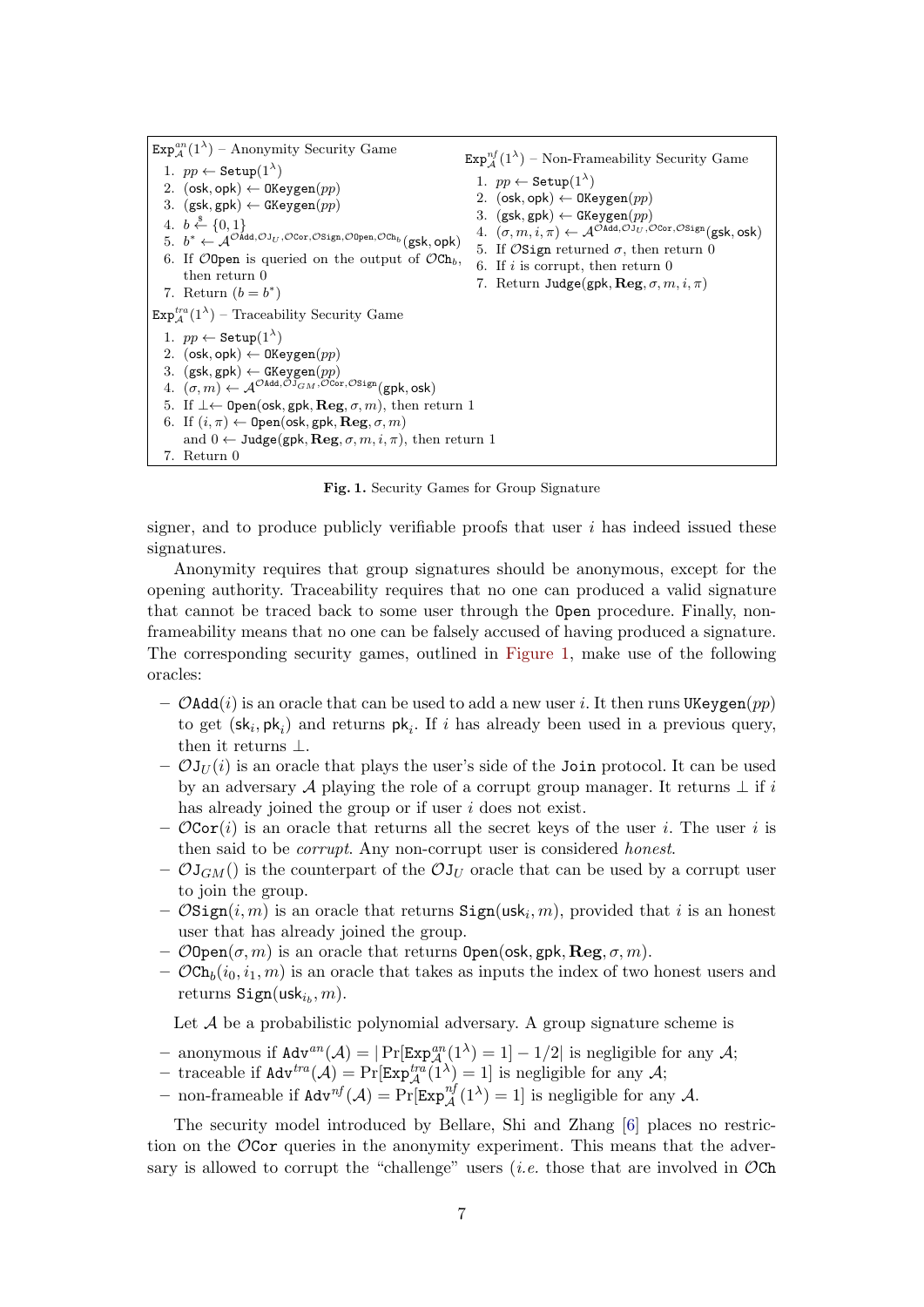queries). This corresponds to the strongest notion of anonymity, sometimes called *full* anonymity or CCA-2 anonymity (see e.g. [\[18\]](#page-14-9)), where anonymity holds even if the users' secret keys are leaked.

<span id="page-7-1"></span>Remark 3. The BSZ model [\[6\]](#page-14-2) defines strong security properties that are sufficient in most contexts. However, it may be possible in some situations to relax some of them, usually leading to more efficient constructions. This is particularly true for the anonymity property for which popular variants exist, such as CPA anonymity [\[8,](#page-14-15) [13\]](#page-14-16) or selfless anonymity [\[7,](#page-14-5)[9,](#page-14-17)[28\]](#page-14-7). The former removes the oracle  $\mathcal{O}$ Open in the anonymity game but the users remain anonymous even if their secret keys leak. Contrarily, selfless anonymity allows OOpen queries but users are no longer anonymous when their secret keys leak. These two notions are incomparable and so fit different contexts. The construction we describe in the next section achieves both of them. Interestingly, it also achieves full anonymity in the model introduced by Bellare, Micciancio and Warinschi [\[5\]](#page-14-1) (BMW model), where the group manager is also the opening authority.

#### <span id="page-7-0"></span>5 Our Construction

#### 5.1 Intuition

A group signature usually contains two kinds of digital signatures that we will denote by  $\sigma$  and  $\tau$ . The first one is issued on the message to be signed by the user using his own key pair (usk, upk). Intuitively, the unforgeability of the digital signature ensures that no adversary is able to produce a forged group signature which can be traced back to upk (non-frameability). The second one is issued by the group manager on usk (or upk) to differentiate key pairs of group members from those of unregistered users. Here, unforgeability ensures that only users that have joined the group can issue group signature, which is necessary to achieve traceability.

If non-frameability and traceability were the only two conditions expected from a group signature, then the latter would simply be  $(\tau, \sigma, \text{upk}, m)$ . However, this cannot work when anonymity is also required so the standard practice has been to encrypt/commit at least  $\tau$  and upk and then provide zero-knowledge proofs that these elements are well-formed.

The work of Bichsel et al [\[7\]](#page-14-5) has shown that we can do better when  $\tau$  is randomizable. Indeed, in such a case there is no need to encrypt  $\tau$ , the latter can simply be re-randomized and sent unencrypted, leading to significant gains in efficiency. Their group signature can only achieve a weaker selfless anonymity notion in the ROM, but it seems a reasonable price to pay in view of the benefits.

Despite its novelty, [\[7\]](#page-14-5) still shares commonalities with the standard framework of the BSZ model [\[6\]](#page-14-2). There is indeed still a modular composition of two signatures  $\tau$  and  $\sigma$  with a proof of knowledge. The latter two can be merged (leading to a signature of knowledge) using the Fiat-Shamir heuristic [\[19\]](#page-14-18) in the ROM, but the spirit remains the same. Modular systems are interesting since they can leverage any advance in the construction of their building blocks. For example, the scheme of [\[7\]](#page-14-5) can straightforwardly be improved by using PS signatures [\[28\]](#page-14-7) to instantiate  $\tau$ , instead of Camenisch-Lysyanskaya signatures [\[14\]](#page-14-6) in the original construction. Unfortunately, the complexity of a modular construction is the sum of all its parts, so a natural question is whether it is possible to improve efficiency by optimizing the combination of the different building blocks for some specific instantiations.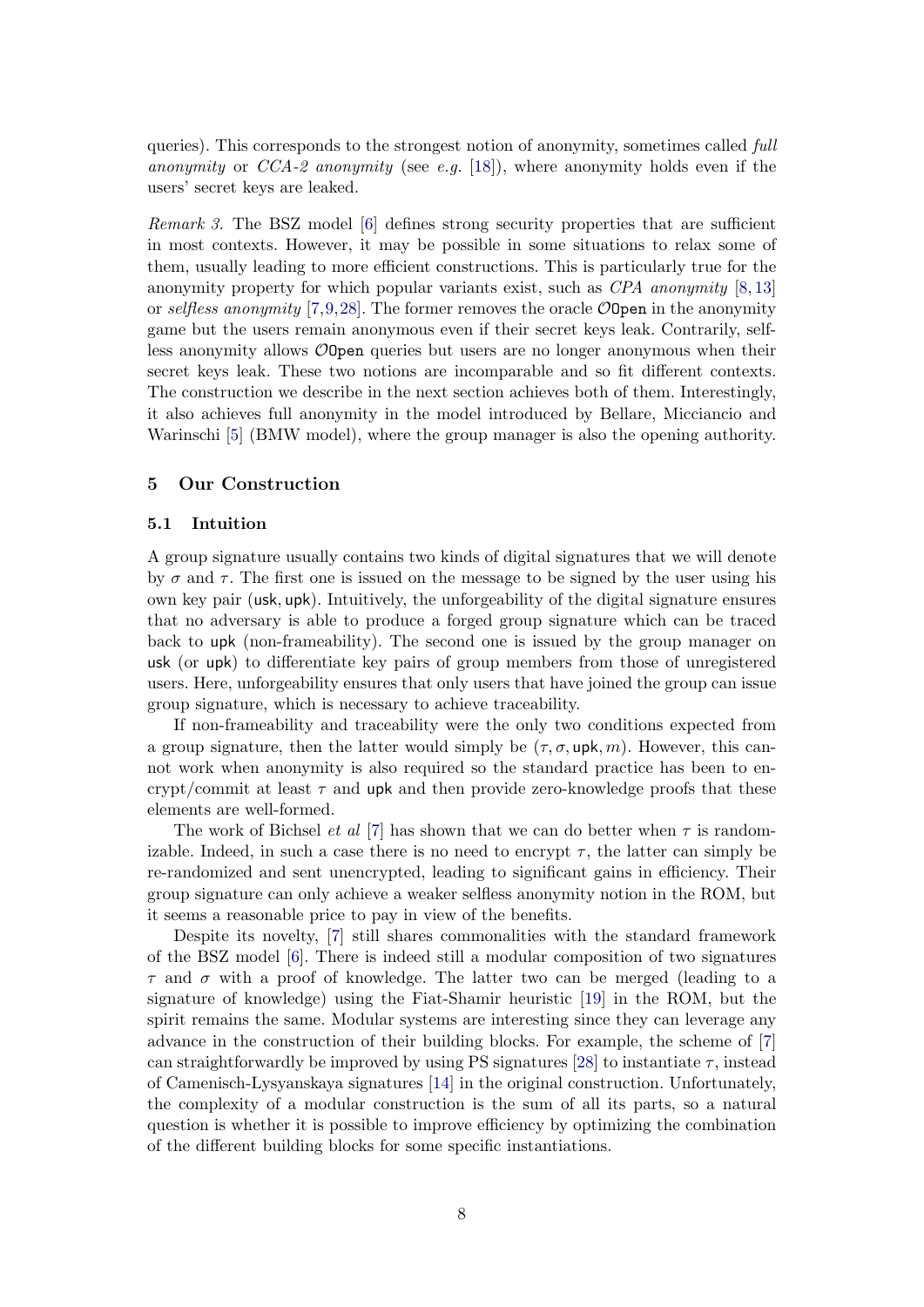In this section we construct the most efficient group signature without random oracles by noticing that FHS equivalence-class signatures [\[20\]](#page-14-8) nicely interact with PS signatures [\[28\]](#page-14-7). Indeed let us recall the latter, and more specifically its variant designed to support aggregation. A (non-aggregated) signature on a message  $m$  in this case is given by  $(\sigma_1, \sigma_2) = (g^r, X^r(g^{y \cdot m})^r)$  where r is some random scalar,  $X = g^x$  is a public element and  $y$  is the signer's secret key. One can note that we can alternatively define  $\sigma_2$  as  $\sigma_2^{1/m} = X^{r/m}(g^y)^r$ : any adversary able to forge such a signature can trivially be converted into an adversary against the original PS-signature scheme.

Therefore, any signature issued by a user will be of the form  $(\sigma_1, \sigma_2) = (g^r, X^{r/m}(g^y)^r)$ . If we applied the standard methodology here, we would provide a signature  $\tau$  on y (or  $g^{y}$ ) and then prove in a zero-knowledge way that  $\tau$  is valid on the key that has been used to generate  $(\sigma_1, \sigma_2)$ . However, we can do better if we directly use the FHSsignature scheme [\[20\]](#page-14-8).

Indeed, for all r, if we discard the term  $X^{r/m}$  in  $\sigma_2$ , it only remains  $(g^r, g^{y \cdot r})$ which are different representatives of the same equivalent class. Thus, if we provide a FHS signature on  $(g^r, g^{r \cdot y})$  one can directly check that  $(\sigma_1, \sigma_2)$  was generated using a certified key, without any proof of knowledge. Anonymity of the resulting construction simply follows from the ability to re-randomize FHS signature while changing the representative of the class.

It then only remains to explain how to remove  $X^{r/m}$ . Recall that a FHS signature on  $(g^r, g^{r \cdot y})$  is a tuple  $(\tau_1, \tau_2, \tilde{\tau})$  such that

$$
e(\tau_1, \widetilde{\tau}) = e(g^r, \widetilde{A}_1) \cdot e(g^{r \cdot y}, \widetilde{A}_2) \quad \text{and} \quad e(\tau_2, \widetilde{g}) = e(g, \widetilde{\tau}),
$$

where  $(\tilde{A}_1, \tilde{A}_2) = (\tilde{g}^{\alpha_1}, \tilde{g}^{\alpha_2})$  is the public key. Assume that we add  $\tilde{B} = \tilde{X}^{\alpha_2}$  to this public key.  $(\tilde{X} - \tilde{z}^x)$  is a part of the public key of the PS gignature scheme) this public key  $(\tilde{X} = \tilde{g}^x)$  is a part of the public key of the PS-signature scheme). Then,  $e(\sigma_1, \tilde{A}_1) \cdot e(\sigma_2, \tilde{A}_2) \cdot e(\sigma_1, \tilde{B}^{-1/m}) = e(g^r, \tilde{A}_1) \cdot e(g^{y \cdot r}, \tilde{A}_2) = e(\tau_1, \tilde{\tau})$ , and the second equation remains unchanged. This means that we can check the validity of both FHS and PS signatures at essentially the cost of verifying a FHS signature. Moreover, the fact that we merge the verification of these signatures makes zeroknowledge proofs unnecessary. Concretely, this means that our group signature only consists of  $(\sigma_1, \sigma_2, \tau_1, \tau_2, \tilde{\tau})$ , *i.e.* four elements of  $\mathbb{G}_1$  and one element of  $\mathbb{G}_2$ , and can be verified with merely two pairing equations.

Interestingly, the fact that we avoid the classical signature of knowledge of y allows to achieve both CPA anonymity and selfless anonymity. Indeed, schemes based on randomizable signatures (see  $e.g.$  [\[14,](#page-14-6) [28\]](#page-14-7)) are usually proven anonymous under the DDH assumption in  $\mathbb{G}_1$ . Therefore, to enable opening, they usually force the users to provide some "trapdoor"  $\tilde{g}^y \in \mathbb{G}_2$  that allows the opening authority to break DDH on their groeific gignatures. When *u* is part of the user's gigning levy use (which is on their specific signatures. When  $y$  is part of the user's signing key usk (which is necessary for a signature of knowledge of  $y$ ), leakage of the latter means that the adversary can recover y and thus  $\tilde{g}^y$ . Anonymity can then no longer hold in this case leading to the selfless anonymity notion.

In our case, we note that  $g^y \in \mathbb{G}_1$  is enough to issue group signatures, meaning that users can discard  $y$  after generating their keys. In case usk leaks, the adversary now recovers  $g<sup>y</sup>$ , which is useless to break DDH. We can thus retain some level of anonymity (at least CPA anonymity) in this case.

#### 5.2 The Protocol

We now formalize the previous intuition by describing all the algorithms that constitute our scheme. As we explain above, we manage to avoid NIZK proofs and explicit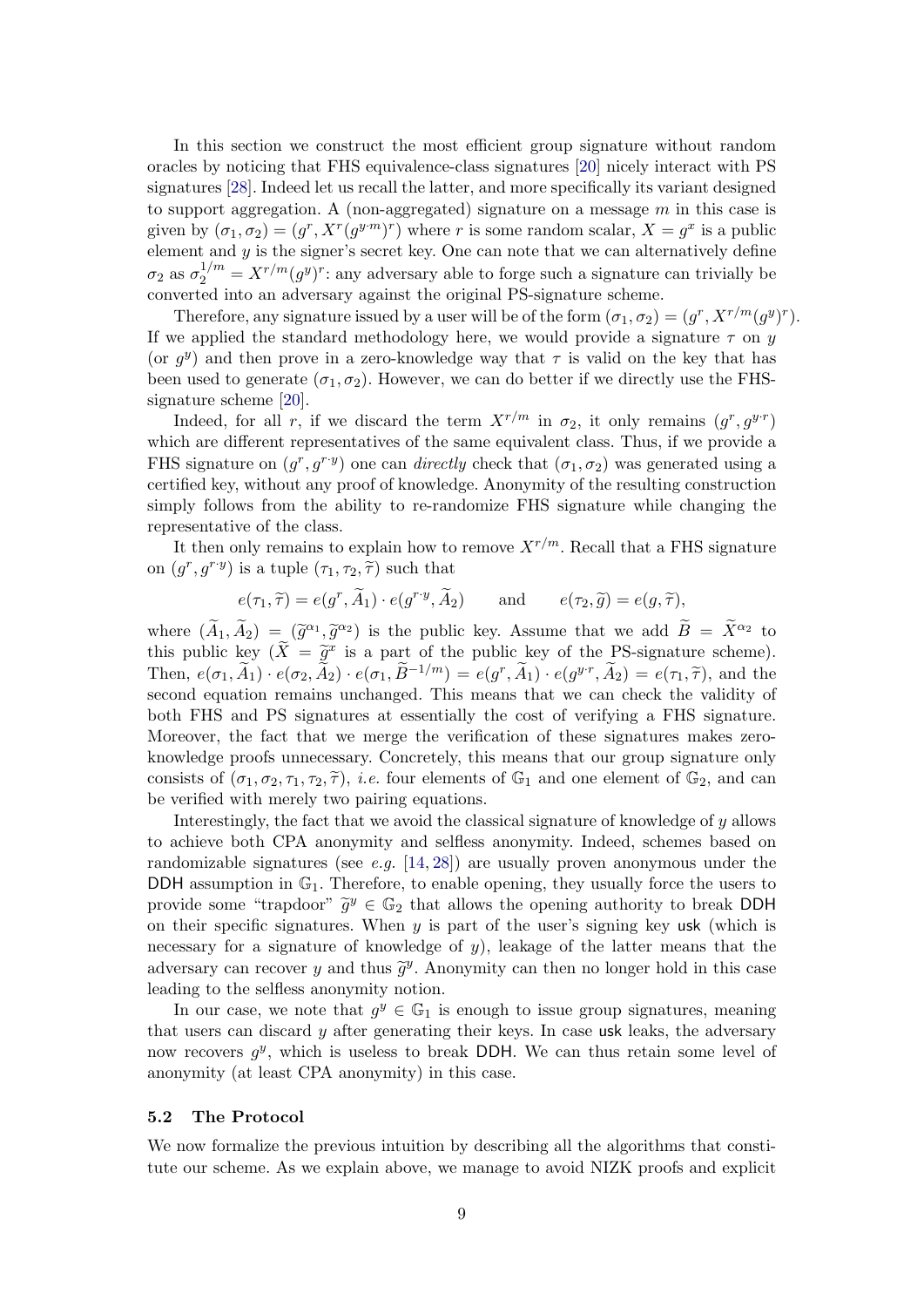encryption in our signature. However, we still need such primitives for some algorithms such as Join and Open. Fortunately, the latter are in practice subject to less constraints that Sign as they have less impact on the user's experience (in particular because they are run far less often than Sign).

Our construction therefore also makes use of a public key encryption scheme  $\Gamma$ and of a NIZK proof system. The latter will concretely be the Groth-Sahai proof system [\[24\]](#page-14-3) that allows to prove most common relations in bilinear groups by using a common reference string crs. Additional details on these two primitives are provided in Appendix [B.](#page-20-0)

- Setup(1<sup> $\lambda$ </sup>): Let  $(\mathbb{G}_1, \mathbb{G}_2, \mathbb{G}_T, e)$  be the description of type-3 bilinear groups of prime order p, this algorithm first selects  $g \stackrel{*}{\leftarrow} \mathbb{G}_1^*$  and  $\widetilde{g} \stackrel{*}{\leftarrow} \mathbb{G}_2^*$ , and then computes  $(X, \tilde{X}) \leftarrow (g^x, \tilde{g}^x)$  for some random scalar x. It also generates the public<br>parameters are for a disjital signature scheme<sup>2</sup>.  $\Gamma$  and selects a hack function parameters  $pp_{\Sigma}$  for a digital signature scheme<sup>[2](#page-9-0)</sup>  $\Sigma$  and selects a hash function  $h: \{0,1\}^* \to \mathbb{Z}/p\mathbb{Z}$ . Finally, it generates a common reference string crs for the Groth-Sahai proof system [\[24\]](#page-14-3) in the SXDH setting and then sets the public parameters as  $pp = (\mathbb{G}_1, \mathbb{G}_2, \mathbb{G}_T, e, g, \widetilde{g}, X, X, crs, pp_{\Sigma}, h).$
- UKeygen(pp): The user defines his own key pair as  $(\mathsf{sk}, \mathsf{pk}) \leftarrow \Sigma$ .Keygen(pp<sub> $\Sigma$ </sub>).
- OKeygen $(pp)$ : The opening authority generates a key pair (osk, opk) for a public key encryption scheme  $\Gamma$ .
- GKeygen(pp): The group manager selects two random scalars  $\alpha_1$  and  $\alpha_2$  and then computes  $(\tilde{A}_1, \tilde{A}_2, \tilde{B}) \leftarrow (\tilde{g}^{\alpha_1}, \tilde{g}^{\alpha_2}, \tilde{X}^{\alpha_2})$ . He then initializes a public register **Reg**<br>and network (get gab) ( $(\alpha_1, \alpha_2)$ ) ( $\tilde{A}$ ,  $\tilde{A}$ )) and returns (gsk, gpk)  $\leftarrow ((\alpha_1, \alpha_2), (\tilde{A}_1, \tilde{A}_2, \tilde{B}))$ .
- Join: To join the group, a user i first selects two random scalars, u and y, and computes  $(g^u, g^{u,y})$  along with  $C \leftarrow \Gamma$ . Encrypt(opk,  $\tilde{g}^y$ ). He then generates a<br>NIZK proof  $\pi$  that  $C$  encrypts an element  $\tilde{g}^y \in \mathbb{C}$  such that  $g(g^u, \tilde{g}^y) = g(g^{u,y}, \tilde{g})$ NIZK proof  $\pi$  that C encrypts an element  $\tilde{g}^y \in \mathbb{G}_2$  such that  $e(g^u, \tilde{g}^y) = e(g^u, \tilde{g})$ .<br>Finally, he generates  $u \in \Sigma$  Sign(ck,  $(g^u||g^u||g||_{\infty})$ ) and sends it, along with Finally, he generates  $\mu \leftarrow \Sigma \text{.Sign}(\mathsf{sk}_i, (g^u||g^{u \cdot y}||C||\pi))$  and sends it, along with  $(g^u, g^{u \cdot y}, C, \pi)$ , to the group manager.

Upon receiving these elements, the group manager checks the validity of the proof π and that  $\Sigma$ .Verify(pk<sub>i</sub>,  $\mu$ ,  $(g^u||g^{u \cdot y}||C||\pi$ )) = 1. If π and  $\mu$  are both valid, then he stores  $(g^u, g^{u \cdot y}, C, \pi, \mathsf{pk}_i, \mu)$  in  $\mathbf{Reg}[i]$ , generates a  $t \stackrel{\$}{\leftarrow} \mathbb{Z}/p\mathbb{Z}$  and returns  $\tau_1' \leftarrow$  $((g^u)^\alpha (g^{u\cdot y})^\alpha)^t, \tau_2 \leftarrow g^{1/t}$  and  $\widetilde{\tau} \leftarrow \widetilde{g}^{1/t}$ .<br>Finally, the user computer  $\tau \leftarrow (\tau')^{1/u}$ .

Finally, the user computes  $\tau_1 \leftarrow (\tau_1')^{1/u}$  and sets  $\mathsf{usk}_i = (\tau_1, \tau_2, \tilde{\tau}, g^y)$ .<br>Signalized map To sign a massage metho user first selecte two pander

 $-$  Sign(usk<sub>i</sub>, m): To sign a message m, the user first selects two random scalars r and s, and generates the following elements:

$$
\tau_1' \leftarrow \tau_1^{r \cdot s}, \quad (\tau_2', \widetilde{\tau}') \leftarrow (\tau_2^{1/s}, \widetilde{\tau}^{1/s}), \quad (\sigma_1, \sigma_2) \leftarrow (g^r, X^{r/h(\widetilde{\tau}' || \sigma_1 || m)} \cdot (g^y)^r).
$$

The group signature  $\sigma$  on m is then defined as  $\sigma = (\tau_1', \tau_2', \tilde{\tau}', \sigma_1, \sigma_2)$ .<br>Morify (gpk  $\sigma$  m): To verify a group signature  $\sigma$  on m, one shocks is

– Verify(gpk,  $\sigma$ , m): To verify a group signature  $\sigma$  on m, one checks that none of its elements is  $1_{\mathbb{G}_1}$  or  $1_{\mathbb{G}_2}$  and that the following equalities hold:

$$
e(\sigma_1, \widetilde{A}_1 \widetilde{B}^{-1/h(\widetilde{\tau}||\sigma_1||m)}) \cdot e(\sigma_2, \widetilde{A}_2) = e(\tau_1, \widetilde{\tau}) \text{ and } e(\tau_2, \widetilde{g}) = e(g, \widetilde{\tau}),
$$

in which case one outputs 1. Otherwise, one returns 0.

– Open(osk, gpk,  $\sigma$ , m): Before opening a signature, the opening authority first checks that it is valid. Otherwise, he returns 0. By using its secret key osk, the opening authority has the ability to decrypt any ciphertext  $C_i$  stored in  $\text{Reg}[i]$  and thus

<span id="page-9-0"></span><sup>&</sup>lt;sup>2</sup> Any EUF-CMA signature scheme can be selected here, without any impact on the complexity of the group signatures.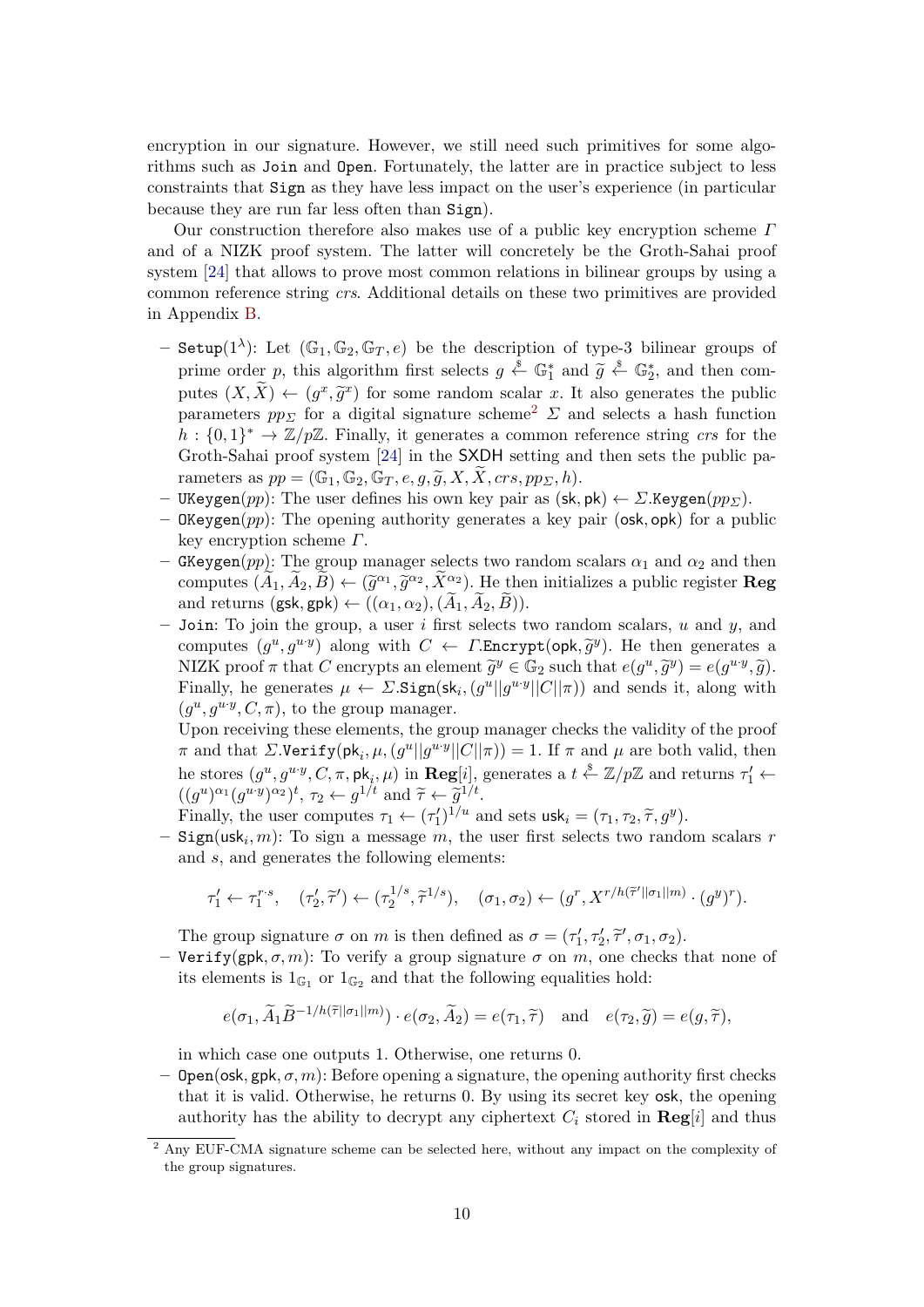recover the elements  $\tilde{g}^{y_i} \in \mathbb{G}_2$  for all registered users. He can then check, for each of them, whether the following equality holds: of them, whether the following equality holds:

$$
e(\sigma_2, \widetilde{g}) \cdot e(\sigma_1, \widetilde{X}^{-1/h(\widetilde{\tau}||\sigma_1||m)}) = e(\sigma_1, \widetilde{g}^{y_i}).
$$

If there is no match, then the opening authority returns  $\perp$ . Otherwise, let j be the corresponding user. The opening authority recovers the data  $(g^{u_j}, g^{u_j \cdot y_j},$  $C_j$ ,  $\pi_j$ ,  $\mathsf{pk}_j$ ,  $\mu_j$ ) stored in  $\mathbf{Reg}[j]$ , commits to  $\widetilde{g}^{y_j}$  and then outputs j along with a Croth Sobej proof  $\pi$  that: Groth-Sahai proof  $\pi$  that:

$$
e(\sigma_2, \widetilde{g}) \cdot e(\sigma_1, \widetilde{X}^{-1/h(\widetilde{\tau}||\sigma_1||m)}) = e(\sigma_1, \widetilde{g}^{y_j})
$$
 and  $e(g^{u_j \cdot y_j}, \widetilde{g}) = e(g^{u_j}, \widetilde{g}^{y_j}).$ 

 $-$  Judge(gpk,  $\sigma, m, i, \pi$ ): To verify an opening, one checks that  $\pi_i$  is valid, <code>Verify(gpk,</code>  $(\sigma, m) = 1$  and  $\Sigma$ .Verify $(\mathsf{pk}_i, \mu_i, (g^{u_i}||g^{u_i \cdot y_i}||C_i||\pi_i)) = 1$ . If all conditions are satisfied, then one returns 1. Otherwise, one returns 0.

Correctness. First note that at the end of the Join protocol, the user gets a FHS equivalence-class signature [\[20\]](#page-14-8) on the representative  $(g, g^y)$ . Indeed,  $(\tau_1, \tau_2, \tilde{\tau}) =$ <br> $((g^{\alpha_1}, g^y, \alpha_2) t, g^{\alpha_1}(t), \tau_2)$  issues a group signature on m, the user first re-representation  $((g^{\alpha_1}g^{y \cdot \alpha_2})^t, g^{1/t}, \tilde{g}^{1/t})$ . To issue a group signature on m, the user first re-randomizes  $(\tau_1, \tau_2, \tilde{\tau})$  using s while updating the representative to  $(g^r, g^{r,y})$ . The resulting tuple  $(\tau', \tau', \tilde{\tau}')$  is  $((\tau^r \alpha_1, \tau^r y \alpha_2)t^s, \alpha_1 l(t,s))$  and is still a EHS signature on the same  $(\tau_1', \tau_2', \tilde{\tau}')$  is  $((g^{r \cdot \alpha_1} g^{r \cdot y \cdot \alpha_2})^{t \cdot s}, g^{1/(t \cdot s)}, \tilde{g}^{1/(t \cdot s)})$  and is still a FHS signature on the same<br>conjugator elecce He than concretes a pair  $(\tau, \tau)$  where  $(\tau, \tau^{m'})$  is a PS signature [28] equivalent class. He then generates a pair  $(\sigma_1, \sigma_2)$  where  $(\sigma_1, \sigma_2^{m'})$  is a PS signature [\[28\]](#page-14-7) on  $m' = h(\tilde{\tau}'||\sigma_1||m)$  using the same randomness r. Therefore, such a group signature satisfies:

$$
e\left(\sigma_1, \widetilde{A}_1 \widetilde{B}^{-1/m'}\right) \cdot e(\sigma_2, \widetilde{A}_2) = e\left(g^r, \widetilde{g}^{\alpha_1 - \frac{x \cdot \alpha_2}{m'}}\right) \cdot e\left(g^{r\left(\frac{x}{m'} + y\right)}, \widetilde{g}^{\alpha_2}\right),
$$
  

$$
= e(g, \widetilde{g})^{r(\alpha_1 + y \cdot \alpha_2)} = e(\tau'_1, \widetilde{\tau}'),
$$

and  $e(\tau'_2, \tilde{g}) = e(g^{1/(t \cdot s)}, \tilde{g}) = e(g, \tilde{g}^{1/(t \cdot s)}) = e(g, \tilde{\tau}').$ 

<span id="page-10-0"></span>Remark 4. Group signatures following the classical Sign-Encrypt-Prove framework usually provide an efficient opening procedure. Indeed, the opening authority knows the corresponding decryption key and so can decrypt the ciphertext included in the group signature and then identify the signer. Unfortunately, there is no equivalent for constructions without encryption and in particular there is no longer a "master" key that the opening authority can use to break anonymity.

Constructions based on randomizable signatures [\[7,](#page-14-5) [18\]](#page-14-9) circumvent this issue by forcing each user to provide to the opening authority a way to open their signatures. Concretely, during the Join protocol, each user must transmit some elements depending on their secret keys to this authority. Unfortunately this requirement does not fit the BSZ model [\[6\]](#page-14-2) where Join is a two-party protocol between the user and the group manager. There are then two ways to solve this problem. Either we add the opening authority as an acting party in Join or we require that the user sends these elements to the group manager. The first solution is conceptually the simplest but modifies the original BSZ model. The second one does not but requires additional primitives to ensure security. Indeed, the user cannot transmit such elements in clear (otherwise the group manager could break anonymity) so he must send them encrypted and prove (in a zero-knowledge way) that the resulting ciphertext is well-formed.

In this paper we choose to describe the most complex (second) solution since one can easily derive from it a group signature scheme complying with the first option. We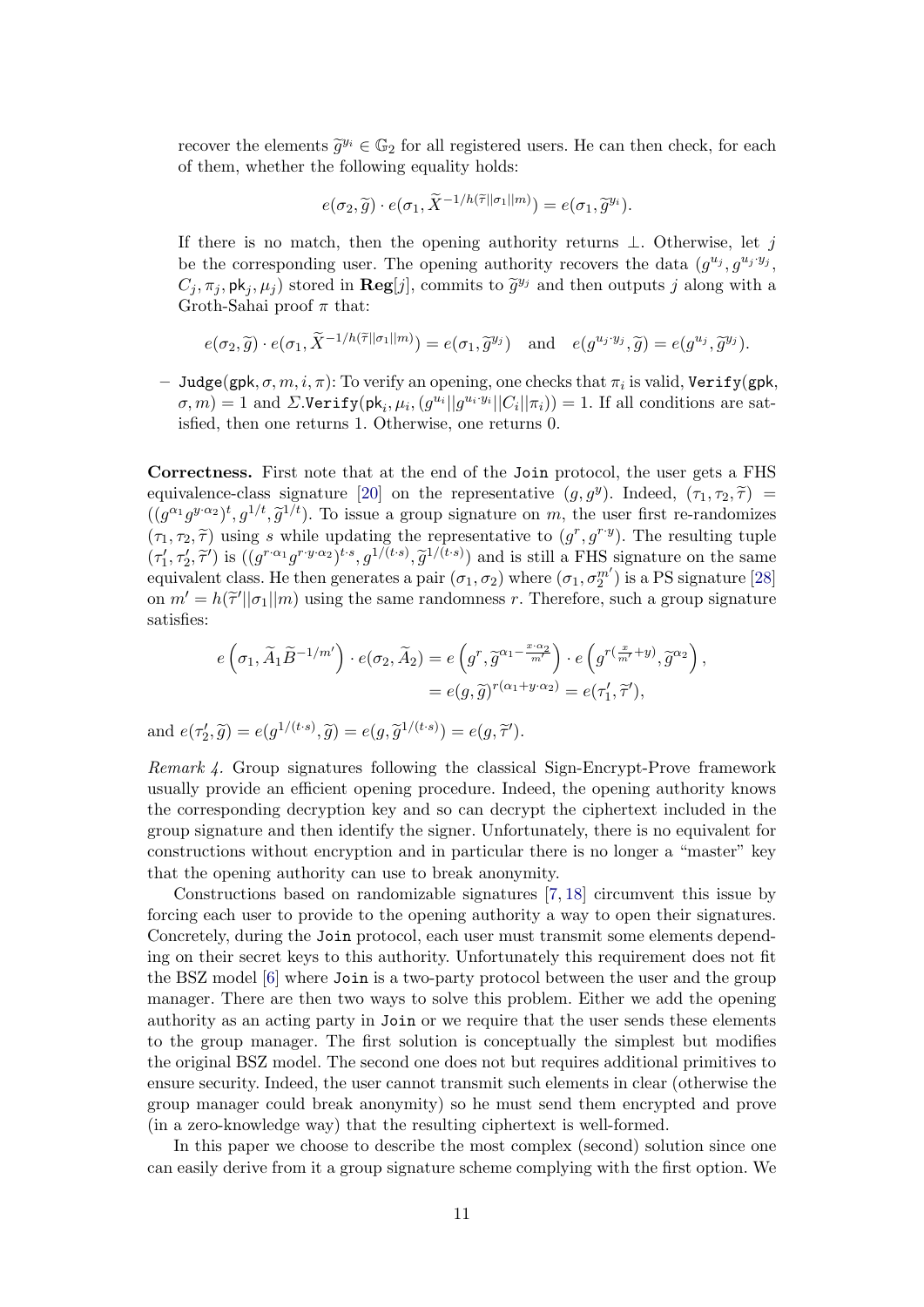will then need an IND-CCA2 secure public key encryption scheme that is compatible with NIZK proofs. In practice, one can choose for instance [\[27\]](#page-14-19) that nicely interacts with Groth-Sahai proofs [\[24\]](#page-14-3). We note that efficiency is not really a concern here since this step of the Join protocol has no impact on the group signatures themselves.

Remark 5. We note that the security model of Bellare et al [\[6\]](#page-14-2) already assumes a trusted Setup phase, so our construction perfectly fits this model on this point. However, this does not explain how to generate the public parameters in real-world conditions. In practice, it would be natural that the opening authority generates them. Regarding security, it would only be problematic for non-frameability if corruption of this entity occurred before Setup, but this is excluded by the model of [\[6\]](#page-14-2). We can also mitigate the risks by relying on a cooperative generation of the parameters, as in [\[15\]](#page-14-20).

#### 5.3 Security Results.

<span id="page-11-1"></span>Theorem 6. Our group signature is:

- traceable under the EUF-CMA security of the FHS signature scheme;
- non-frameable under the MPS assumption, the collision-resistance of the function h and the EUF-CMA security of  $\Sigma$ ;
- CPA anonymous under the SXDH assumption and the IND-CCA2 of Γ;
- selfless anonymous if it is non-frameable, if  $\Gamma$  is IND-CCA2 secure and if the SXDH assumption holds;
- fully anonymous, with merged opening authority and group manager, if it is traceable and if the SXDH assumption holds.

[Theorem 6,](#page-11-1) proved in appendix [A,](#page-14-12) shows that our scheme retains some security properties (namely CPA security) even when users' secret keys are leaked, contrarily to the ones of [\[7,](#page-14-5)[28\]](#page-14-7). The fact that selfless anonymity depends on the non-frameability may seem surprising but this is due to the special opening process that the reduction  $\mathcal R$  uses in our security proof. Informally,  $\mathcal R$  is able to open all signatures but the ones generated by the "challenge" user. To circumvent this problem  $R$  stores all the signatures it has produced on behalf of this user so that it will be able to recognize them if they are later submitted to the  $\mathcal{O}$  ppen oracle. However, this works as long as the adversary is unable to forge signatures for this user, hence the non-frameability requirement.

The last statement of the theorem shows that we can achieve the strongest notion of anonymity if we additionally assume that the opening authority is also the group manager, as in the model of Bellare, Micciancio and Warinschi [\[5\]](#page-14-1).

#### <span id="page-11-0"></span>6 Efficiency comparison

We compare the signing algorithm of our scheme with the ones of other constructions of the state-of-the-art. All of them are proven under interactive assumptions (or directly in the generic group model) so we do not take this point into account in our comparison.

In [Table 4,](#page-13-2) we enumerate the number of expensive operations, *i.e.* exponentiations in  $\mathbb{G}_1$ ,  $\mathbb{G}_2$  and  $\mathbb{G}_T$  (denoted by  $e_1$ ,  $e_2$  and  $e_T$  respectively). Regarding signing cost, our scheme is the most efficient one whenever computing  $3e_1 + 1e_2$  is cheaper than computing  $1e_T$ .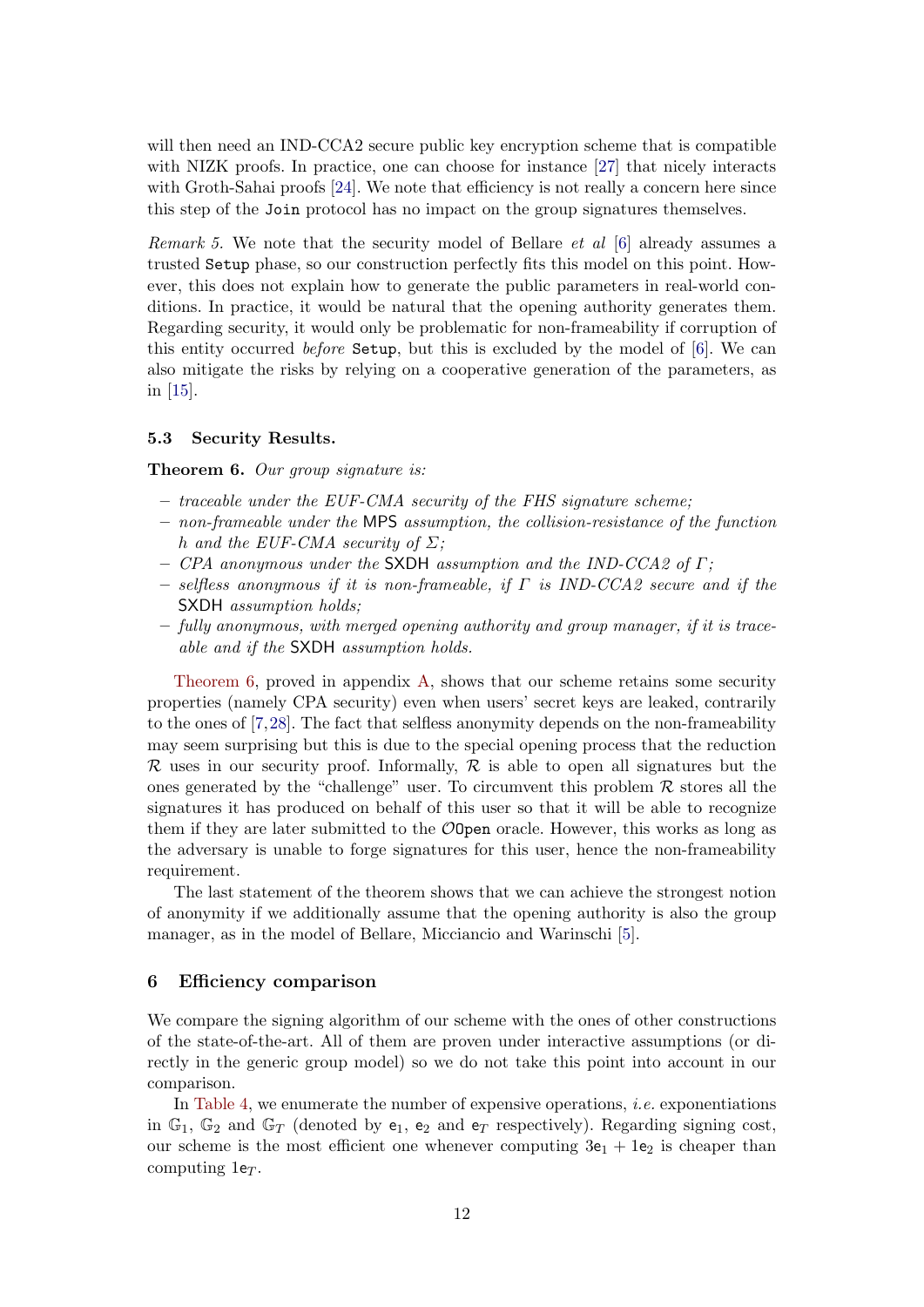To compare these operations, we choose a common metric. We aim at the 128-bit security. Following the incentive of Barbulescu and Duquesne [\[4\]](#page-14-21), we select Barreto-Lynn-Scott curves with  $k = 12$  that now seem more appropriate than Barreto-Naehrig ones, considering the recent attacks on pairings [\[26\]](#page-14-22). Moreover, they are getting involved in more implementations, e.g. in Zexe [\[12\]](#page-14-23), a ledger-based system, and in ZCash [\[11\]](#page-14-24) for zk-SNARKs.

Like in [\[4\]](#page-14-21), we select a prime  $q \equiv 3 \pmod{4}$  and construct the tower of fields:

$$
\mathbb{F}_{q^2} = \frac{\mathbb{F}_q[U]}{(U^2+1)}, \qquad \mathbb{F}_{q^6} = \frac{\mathbb{F}_{q^2}[V]}{(V^3-U-1)} \qquad \text{and} \qquad \mathbb{F}_{q^{12}} = \frac{\mathbb{F}_{q^6}[W]}{(W^2-V)}.
$$

This choice yields the costs in [Table 1,](#page-12-0) where **m** is the cost of one multiplication in  $\mathbb{F}_q$ (we make the rough assumption that squaring is the same cost as multiplying in  $\mathbb{F}_q$ ). The last line of [Table 1](#page-12-0) represents costs in the so-called cyclotomic subgroup  $\mathbb{G}_{\Phi_{12}(q)}$  $\mathbb{F}_{q^{12}}$  of order  $\Phi_{12}(q)$  (where  $\Phi_{12}(q)$  is the 12<sup>th</sup> cyclotomic polynomial evaluated at q, see [\[4\]](#page-14-21)). This is of interest to us since  $\mathbb{G}_T \subset \mathbb{G}_{\Phi_{12}(q)}$  and squaring in  $\mathbb{G}_{\Phi_{12}(q)}$  are twice faster.

| Field                       | Mult. $(M)$    | Squaring $(S)$ |
|-----------------------------|----------------|----------------|
|                             | m              | m              |
| - 2                         | 3m             | 2m             |
| $\mathbb{F}_{a^{12}}$       | $54\mathrm{m}$ | 36m            |
| $\mathbb{G}_{\Phi_{12}(q)}$ | 54m            | $18\mathrm{m}$ |

<span id="page-12-0"></span>Table 1. Costs of arithmetic operations in the tower extension as in [\[4\]](#page-14-21)

For simplicity, we take our BLS12 curve in the short Weierstrass model, that is  $y^2 = x^3 + b$  with  $b \in \mathbb{F}_q$ , and use the Jacobian coordinate system: representing  $(x, y)$ as  $(X, Y, Z)$  and satisfying the equations  $x = X/Z^2$  and  $y = Y/Z^3$ . This is the most efficient for pairings, without changing models (see [\[10\]](#page-14-25)): it takes 11 field multiplications and 5 field squarings to add two distinct points and 2 field multiplications and 5 field squarings to double a point. After converting squarings to multiplications (see [Table 1\)](#page-12-0), we end up with [Table 2.](#page-12-1) Note that a point in  $\mathbb{G}_2$  is on the degree-6 twist curve, *i.e.* over  $\mathbb{F}_{q^2}$ .

| Group          | Addition<br>$11M+5S$ | Doubling<br>$2M+5S$ |
|----------------|----------------------|---------------------|
| $\mathbb{G}_1$ | 16m                  | 7m                  |
| Go             | 43m                  | 16m                 |

<span id="page-12-1"></span>**Table 2.** Costs of arithmetic operations in the pairing groups  $\mathbb{G}_1/\mathbb{F}_q$  and  $\mathbb{G}_2/\mathbb{F}_{q^2}$ , when modeling the curve with a short Weierstrass equation and using Jacobian coordinates

Now, to compare exponentiation, let  $n$  be a positive integer. Think of  $n$  as one of the random scalars in our Sign procedure. A square-and-multiply algorithm will, on average, "square"  $\log_2 n$  times and "multiply"  $(\log_2 n)/2$  times. It means, for instance, that an exponentiation by n in  $\mathbb{G}_1$  costs 15(log<sub>2</sub> n) field multiplications. In the following, we bound n by p (the order of  $\mathbb{G}_1$ ,  $\mathbb{G}_2$  and  $\mathbb{G}_T$ ) and so get [Table 3,](#page-12-2) where  $\mathbf{k} = \log_2 p$ .

<span id="page-12-2"></span>Group  $\mathbb{G}_1$   $\mathbb{G}_2$   $\mathbb{G}_T$ Cost  $15\mathbf{k} \cdot \mathbf{m}$   $38\mathbf{k} \cdot \mathbf{m}$   $45\mathbf{k} \cdot \mathbf{m}$ Table 3. Normalized cost of one group exponentiation

Using BLS12 curves leads to a 256-bit representation of scalars, at least 384-bit for the elements of  $\mathbb{G}_1$  and 768-bit for those of  $\mathbb{G}_2$ . We summarize our comparison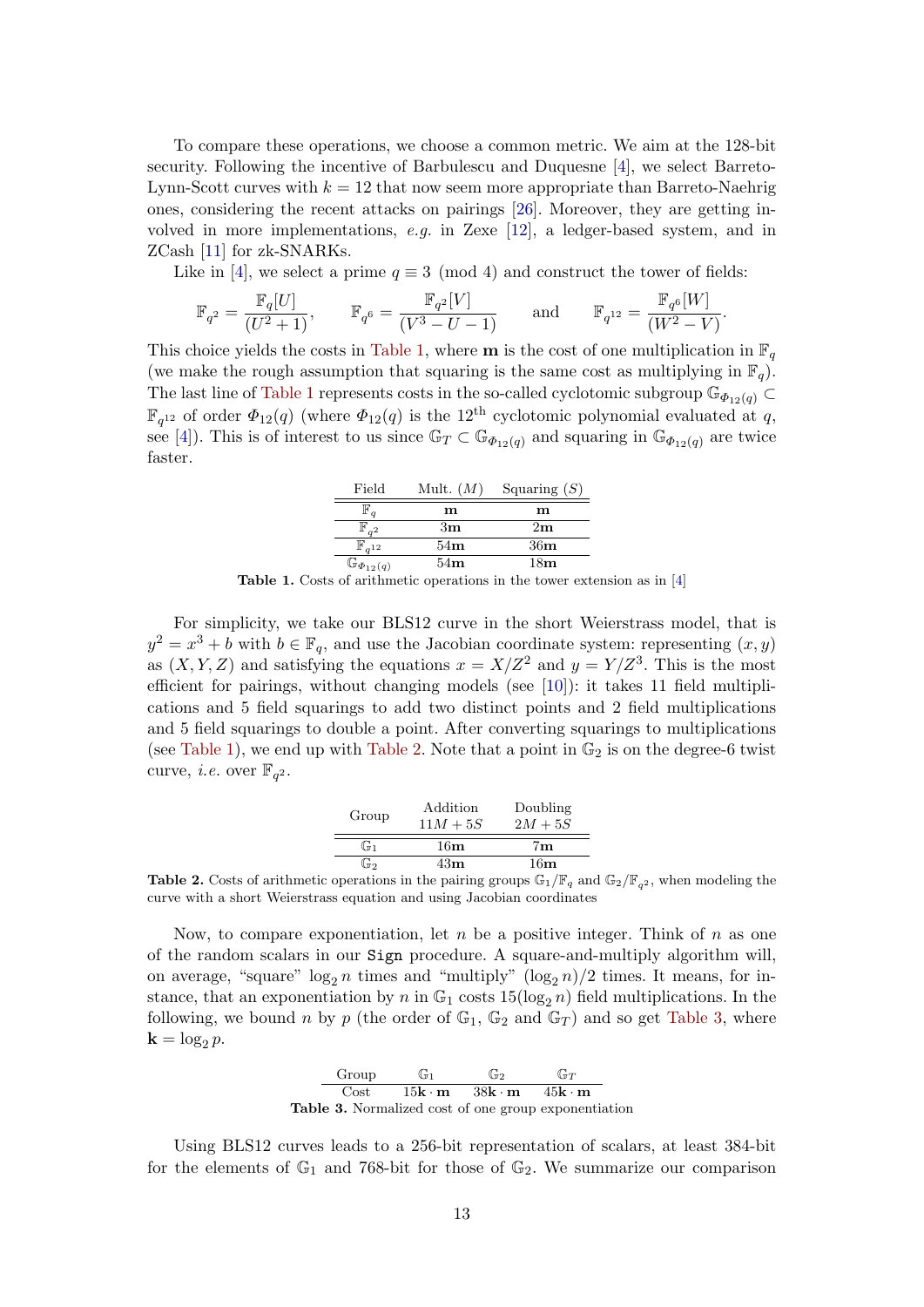in [Table 4,](#page-13-2) where the BMW model is the one of [\[5\]](#page-14-1) whereas the BSZ model is the one of [\[6\]](#page-14-2) that we recall in [section 4.](#page-5-0) The last line of the table corresponds to our construction where the opening authority and the group manager are merged, which impacts security but not efficiency.

| Scheme                     | Size<br>in bit | Cost in<br>grp. exp. | Cost with<br>BLS12             | ROM?                   | GS<br>model  | Anonymity        |
|----------------------------|----------------|----------------------|--------------------------------|------------------------|--------------|------------------|
| <b>BCNSW</b><br>[7]        | 1664           | $3e_1 + 1e_T$        | $90\mathbf{k}\cdot\mathbf{m}$  | yes                    | BMW          | selfless         |
| PS [28]                    | 1280           | $2e_1 + 1e_T$        | $75\mathbf{k}\cdot\mathbf{m}$  | yes                    | BMW          | selfless         |
| DS [18]                    | 2816           | $5e_1 + 1e_2$        | $113\mathbf{k}\cdot\mathbf{m}$ | <b>ves</b>             | $_{\rm BSZ}$ | <b>CPA</b>       |
| $DS*$ [18]                 | 4608           | $5e_1 + 6e_2$        | $303\mathbf{k}\cdot\mathbf{m}$ | <b>ves</b>             | $_{\rm BSZ}$ | full             |
| BHKS <sup>[3]</sup>        | 4992           | $9e_1 + 2e_2$        | $211\mathbf{k}\cdot\mathbf{m}$ | no                     | <b>BMW</b>   | full             |
| Ours                       | 2304           | $5e_1 + 1e_2$        | $113\mathbf{k}\cdot\mathbf{m}$ | $\mathbf{n}\mathbf{o}$ | BSZ          | $CPA &$ selfless |
| $\overline{\text{Ours}}^*$ | 2304           | $5e_1 + 1e_2$        | $113\mathbf{k}\cdot\mathbf{m}$ | no                     | <b>BMW</b>   | full             |

<span id="page-13-2"></span>Table 4. Efficiency and security comparisons using BLS12 curves (m represents the cost of one multiplication in the base field of the curve and  $\mathbf{k} = \lceil \log_2 p \rceil$ 

If we focus on constructions without random oracles, our group signature outperforms the recent construction of [\[3\]](#page-14-10): it halves both the signature size and the signature cost. We also note that it is competitive against the most efficient construction [\[28\]](#page-14-7) in the random oracle model (ROM). Indeed, while the signature size remains larger (double the size), the computational cost is quite similar and, more importantly, our signer no longer needs to perform operation in  $\mathbb{G}_T$  and so, does not need to implement the arithmetic in  $\mathbb{F}_{q^{12}}$ , which is noticeable.

We would like to add that this comparison was made targeting the 128-bit security level. At higher security levels, BLS12 curves might not be relevant anymore. For instance, at 256 bits of security, the authors from [\[10\]](#page-14-25) choose a BLS24 curve and different curve models for  $\mathbb{G}_1$  and  $\mathbb{G}_2$ , thus satisfying the condition  $3\mathsf{e}_1 + 1\mathsf{e}_2 < 1\mathsf{e}_T$ . In that case, our group signature scheme is computationally the most efficient, even compared to the best alternative in the ROM [\[28\]](#page-14-7).

# Conclusion

In this paper, we have introduced the most efficient group signature scheme proved secure without random oracles. Our construction is based on a tailored combination of the PS signature scheme and the FHS equivalence-class signature scheme, leading to a group signature consisting only of four elements in  $\mathbb{G}_1$  and one in  $\mathbb{G}_2$ . Its security mostly relies on the one of these signature schemes which have been widely used in cryptographic protocols, although we need to adapt the proof of PS signature to fit our construction.

Our scheme halves both the size and the computational cost compared to the most efficient alternative in the same model. It also significantly closes the gap with constructions in the ROM, showing that we can avoid this model without dramatically increasing complexity.

#### References

- <span id="page-13-1"></span>1. Michel Abdalla and Bogdan Warinschi. On the minimal assumptions of group signature schemes. ICICS 04.
- <span id="page-13-0"></span>2. Giuseppe Ateniese, Jan Camenisch, Marc Joye, and Gene Tsudik. A practical and provably secure coalition-resistant group signature scheme. CRYPTO 2000.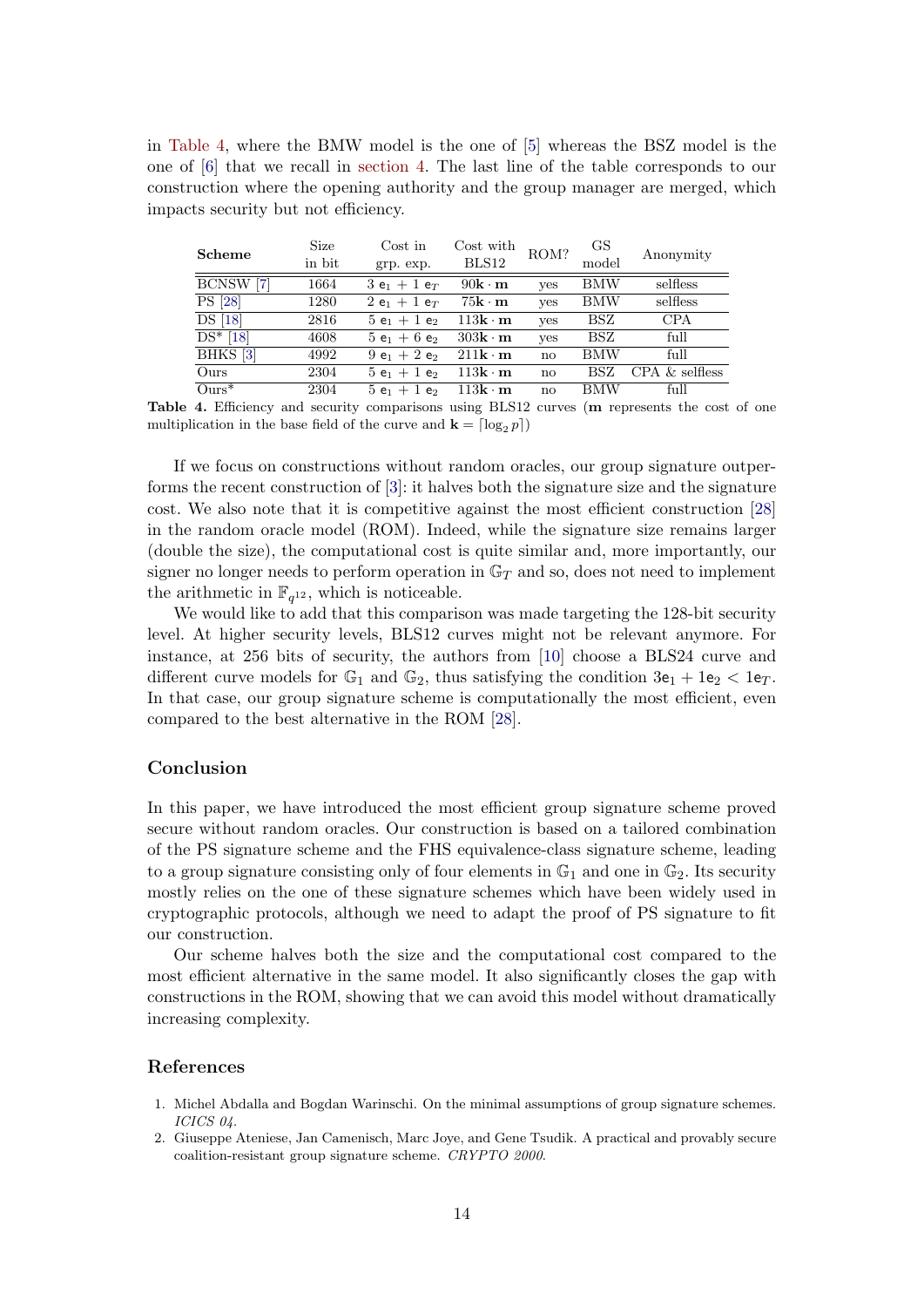- <span id="page-14-10"></span>3. Michael Backes, Lucjan Hanzlik, Kamil Kluczniak, and Jonas Schneider. Signatures with flexible public key: Introducing equivalence classes for public keys. ASIACRYPT 2018, Part II.
- <span id="page-14-21"></span>4. Razvan Barbulescu and Sylvain Duquesne. Updating key size estimations for pairings. J. Cryptology, 2019.
- <span id="page-14-1"></span>5. Mihir Bellare, Daniele Micciancio, and Bogdan Warinschi. Foundations of group signatures: Formal definitions, simplified requirements, and a construction based on general assumptions. EUROCRYPT 2003.
- <span id="page-14-2"></span>6. Mihir Bellare, Haixia Shi, and Chong Zhang. Foundations of group signatures: The case of dynamic groups. CT-RSA 2005.
- <span id="page-14-5"></span>7. Patrik Bichsel, Jan Camenisch, Gregory Neven, Nigel P. Smart, and Bogdan Warinschi. Get shorty via group signatures without encryption. SCN 10.
- <span id="page-14-15"></span>8. Dan Boneh, Xavier Boyen, and Hovav Shacham. Short group signatures. CRYPTO 2004.
- <span id="page-14-17"></span>9. Dan Boneh and Hovav Shacham. Group signatures with verifier-local revocation. ACM CCS 2004.
- <span id="page-14-25"></span>10. Joppe W. Bos, Craig Costello, and Michael Naehrig. Exponentiating in pairing groups. SAC 2013.
- <span id="page-14-24"></span>11. Sean Bowe. BLS12-381: New zk-SNARK Elliptic Curve Construction. [https://electriccoin.](https://electriccoin.co/blog/new-snark-curve/) [co/blog/new-snark-curve/](https://electriccoin.co/blog/new-snark-curve/), 2017.
- <span id="page-14-23"></span>12. Sean Bowe, Alessandro Chiesa, Matthew Green, Ian Miers, Pratyush Mishra, and Howard Wu. Zexe: Enabling decentralized private computation. *IACR Cryptology ePrint Archive*, 2018.
- <span id="page-14-16"></span>13. Xavier Boyen and Brent Waters. Compact group signatures without random oracles. EURO-CRYPT 2006.
- <span id="page-14-6"></span>14. Jan Camenisch and Anna Lysyanskaya. Signature schemes and anonymous credentials from bilinear maps. CRYPTO 2004.
- <span id="page-14-20"></span>15. Sébastien Canard, David Pointcheval, Olivier Sanders, and Jacques Traoré. Divisible E-cash made practical. PKC 2015.
- <span id="page-14-11"></span>16. Ran Canetti, Oded Goldreich, and Shai Halevi. On the random-oracle methodology as applied to length-restricted signature schemes. TCC 2004.
- <span id="page-14-0"></span>17. David Chaum and Eugène van Heyst. Group signatures. EUROCRYPT'91.
- <span id="page-14-9"></span>18. David Derler and Daniel Slamanig. Highly-efficient fully-anonymous dynamic group signatures. ASIACCS 18.
- <span id="page-14-18"></span>19. Amos Fiat and Adi Shamir. How to prove yourself: Practical solutions to identification and signature problems. CRYPTO'86.
- <span id="page-14-8"></span>20. Georg Fuchsbauer, Christian Hanser, and Daniel Slamanig. Structure-preserving signatures on equivalence classes and constant-size anonymous credentials. Journal of Cryptology, 2019.
- <span id="page-14-14"></span>21. Shafi Goldwasser, Silvio Micali, and Ronald L. Rivest. A digital signature scheme secure against adaptive chosen-message attacks. SIAM Journal on Computing, 1988.
- <span id="page-14-4"></span>22. Jens Groth. Fully anonymous group signatures without random oracles. ASIACRYPT 2007.
- 23. Jens Groth. On the size of pairing-based non-interactive arguments. EUROCRYPT 2016, Part II.
- <span id="page-14-3"></span>24. Jens Groth and Amit Sahai. Efficient non-interactive proof systems for bilinear groups. EURO-CRYPT 2008
- <span id="page-14-13"></span>25. Aurore Guillevic. Comparing the pairing efficiency over composite-order and prime-order elliptic curves. ACNS 13
- <span id="page-14-22"></span>26. Taechan Kim and Razvan Barbulescu. Extended tower number field sieve: A new complexity for the medium prime case. CRYPTO 2016, Part I.
- <span id="page-14-19"></span>27. Benoît Libert, Thomas Peters, Marc Joye, and Moti Yung. Non-malleability from malleability: Simulation-sound quasi-adaptive NIZK proofs and CCA2-secure encryption from homomorphic signatures. EUROCRYPT 2014.
- <span id="page-14-7"></span>28. David Pointcheval and Olivier Sanders. Short randomizable signatures. CT-RSA 2016.

# <span id="page-14-12"></span>A Security Proofs

# A.1 Proof of Anonymity

Our proofs of CPA anonymity and selfless anonymity are very similar and only differ by one game. We will then consider an adversary against "anonymity" without specifying which property we consider except in Game 5 where the distinction is necessary. We discuss the case of full anonymity in [Remark 7.](#page-16-0)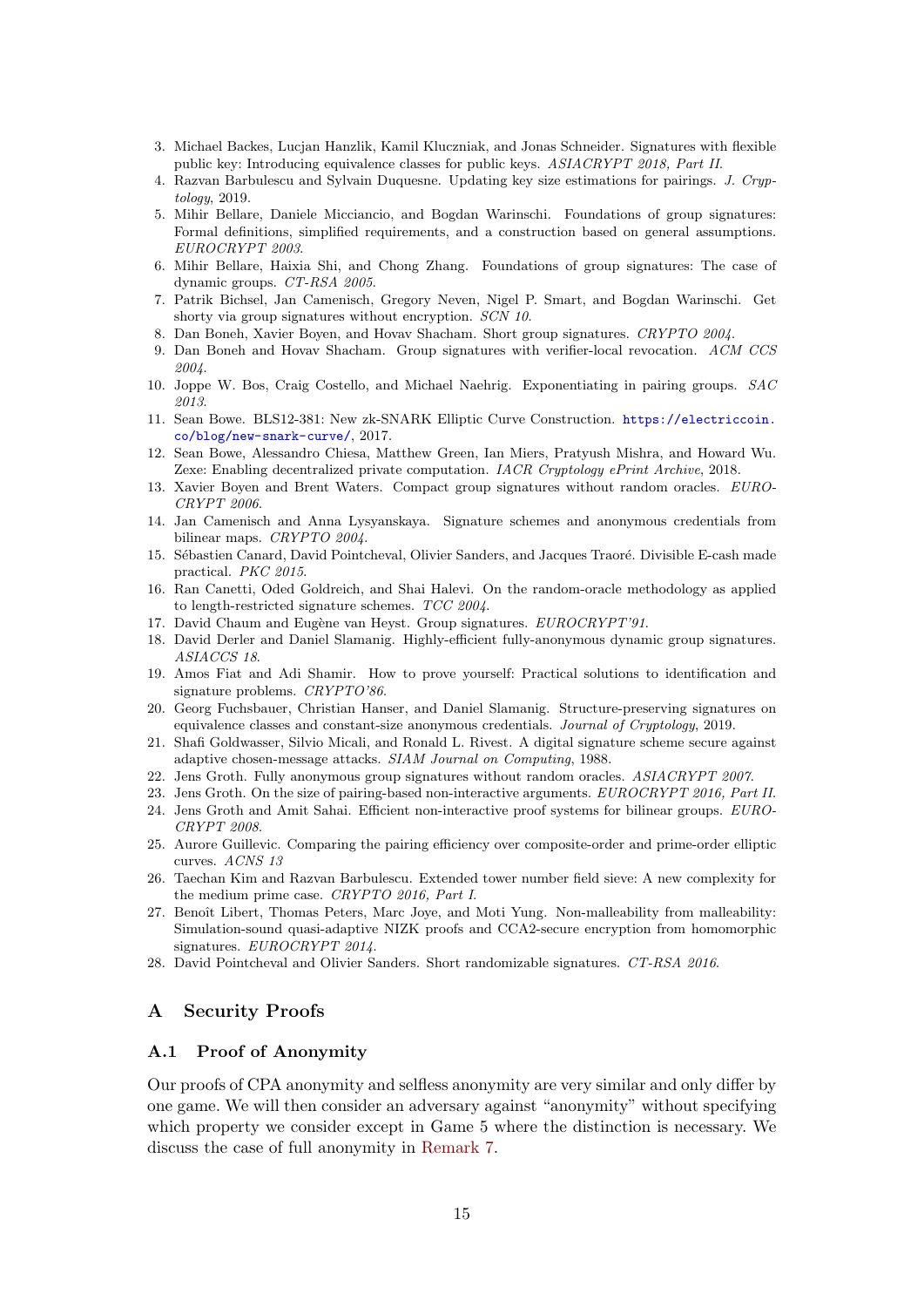Let  $A$  be an adversary against the anonymity of our construction succeeding with probability  $\varepsilon$ . We define a sequence of games to show that this advantage is negligible. For each Game i we define  $\text{Adv}_i = |\text{Pr}(S_i) - 1/2|$ , where  $S_i$  is the event "A succeeds in Game  $i^{\prime\prime}$ . We additionally define  $Adv_{S\mid X}$  as the advantage against the SXDH problem.

Game 1. Our first game is exactly the one of anonymity of [Figure 1](#page-6-0) where the reduction  $\mathcal R$  generates normally all the secret values and so is able to answer any oracle query. By definition, we have  $\text{Adv}_1 = \varepsilon$ .

**Game 2.** In our second game,  $\mathcal{R}$  selects a random index  $i^* \in [1, q_A]$ , where  $q_A$  is a bound on the number of OAdd queries.  $\mathcal R$  proceeds as usual but aborts if  $\mathcal A$  queries  $(i_0, i_1, m)$  to the OCh oracle with  $i_b \neq i^*$ . The advantage of A in this new game is then at least  $\frac{\varepsilon}{q_A}$ .

**Game 3.** In the third game,  $\mathcal{R}$  generates a simulated common reference string crs and simulates all the zero-knowledge proofs. Any change in the behaviour of  $A$  can then be used against the zero-knowledge property of these proofs, which rely on SXDH in our setting. Therefore,  $\text{Adv}_3 \geq \text{Adv}_2 - \text{Adv}_{\text{SXDH}}$ .

**Game 4.** In the fourth game,  $\mathcal{R}$  sets opk as the public key of a IND-CCA 2 experiment. It then uses the decryption oracle to decrypt the ciphertext  $C_i$  stored in  $\text{Reg}[i]$  for all users i and so can answer any query as usual. However, upon receiving the  $\mathcal{O}J_U$  query on  $i^*$  (this query necessarily occurs because of Game 2), it proceeds normally except that it generates  $C$  as an encryption of a random element of  $\mathbb{G}_2$  and simulates the proof. A change in the behaviour of  $A$  would imply an attack against the IND-CCA2 security of  $\Gamma$ , so we get  $\text{Adv}_4 \geq \text{Adv}_3 - \text{Adv}_{\text{IND}-\text{CCA2}}$ .

Game 5. In the fifth game,  $R$  stores every signature it generates on behalf of  $i^*$  in some register Sig. Upon receiving a Open query for some pair  $(\sigma, m)$ , it first checks whether  $\sigma \in \mathbf{Sig}$  in which case it returns i<sup>\*</sup> along with a simulated proof. Otherwise, it returns  $\text{Open}(\sigma, m)$ .

We note that Game 5 is the same as Game 4 when we consider CPA anonymity since there is no  $\mathcal{O}$  open query in this case. For selfless anonymity, a difference only occurs when the adversary manages to submit a forged signature that can be traced back to i<sup>\*</sup>. However, such an adversary can straightforwardly be converted into an adversary against non-frameability. We then have  $\text{Adv}_5 \geq \text{Adv}_4 - \text{Adv}^{nf}$ .

**Game 6.** In the sixth game,  $\mathcal{R}$  proceeds as in the previous game except that it answers to the  $\mathcal O$ Ch query by returning a signature generated using a random key. The advantage of  $\mathcal A$  can then only be 0. We prove below that the Games 5 and 6 cannot be distinguished under the SXDH assumption and we then have  $\text{Adv}_6 \ge \text{Adv}_5 - \text{Adv}_{SXDH}$ .

Proof (of indistinguishability between anonymity Games 5 and 6). R receives a DDH challenge  $(g, g^a, g^b, g^z)$  in  $\mathbb{G}_1$  and must then decide whether  $z = a \cdot b$ . It will then act as if  $y = a$  for the secret key usk<sub>i\*</sub> of user i<sup>\*</sup>. This is not a problem since  $g^a$  is sufficient to issue group signatures and to join the group since Game 4. Moreover Game 5 ensures R is able to answer any Open query, even without knowing  $\tilde{g}^a$ .<br>To answer the OCh query for a message m it selects a random

To answer the  $\mathcal O$ Ch query for a message  $m$ , it selects a random scalar  $t$  and computes a group signature  $\sigma$  as follows:

• 
$$
\tau_1 \leftarrow ((g^b)^{\alpha_1} \cdot (g^z)^{\alpha_2})^t;
$$

- $(\tau_2, \widetilde{\tau}) \leftarrow (g^{1/t}, \widetilde{g}^{1/t});$
- $\bullet \ \ (\sigma_1,\sigma_2)\leftarrow (g^b,(g^b)^{x/h(\widetilde{\tau}||\sigma_1||m)}\cdot(g^z)).$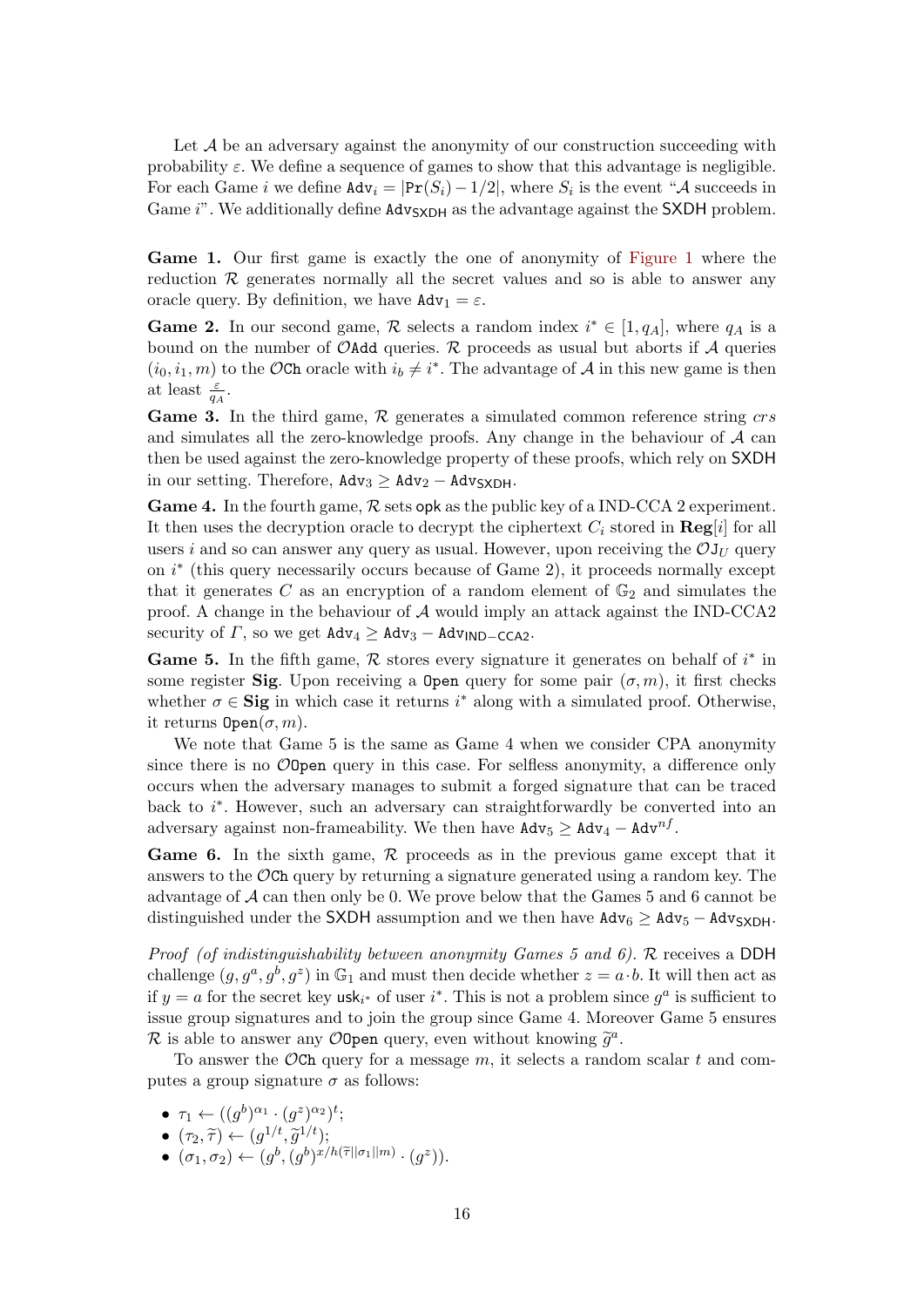In any case,  $\sigma$  is a valid group signature on m, *i.e.* Verify(gpk,  $\sigma$ , m) outputs the bit 1. If  $z = a \cdot b$ , then  $\sigma$  s a valid signature issued by user i<sup>\*</sup> and A is still playing Game 5. Else,  $\sigma$  is a signature issued with a random key, independent of a and A is playing Game 6. Any change of behavior of  $A$  between these two games can then be used against the DDH assumption in  $\mathbb{G}_1$  and so against the SXDH assumption.  $\square$ 

We get the following result:

- $\varepsilon/q_A \leq 2$  Adv<sub>SXDH</sub> + Adv<sub>IND−CCA2</sub> for any adversary succeeding against CPA anonymity with probability  $\varepsilon$ ;
- $\varepsilon/q_A \leq 2$  Adv<sub>SXDH</sub> + Adv<sub>IND</sub>–cca<sub>2</sub> + Adv<sup>nf</sup> for any adversary succeeding against selfless anonymity with probability  $\varepsilon$ ;

<span id="page-16-0"></span>which proves both CPA anonymity and selfless anonymity of our construction.

Remark 7. Let us now consider the case where the group manager and the opening authority are merged, as in the BMW model [\[5\]](#page-14-1). As explained in [Remark 4,](#page-10-0) the use of IND-CCA2 encryption during the Join protocol is only necessary when the opening authority is not involved in this process, which is no longer the case here. We can then discard  $\Gamma$  and remove Game 4 in the security proof.

In Game 5,  $\mathcal R$  proceeds as follows. It still stores the signatures generated on behalf of  $i^*$  in Sig but now answers  $\mathcal{O}$ Open queries on  $(\sigma, m)$  as follows:

- $-$  if  $σ ∈$  **Sig**, then it returns  $i^*$  along with a simulated proof  $π$ ;
- if  $Open(\sigma, m)$  returns  $(i, \pi)$  or 0, then it forwards this answer to the adversary;
- $-$  if 0pen( $\sigma$ , *m*) returns  $\bot$ , then it returns *i*<sup>\*</sup> along with a simulated proof π.

We note that a problem may only occur in the third case if the adversary managed to submit a group signature that cannot be traced back to a registered user. However, this would mean that  $A$  is a valid adversary against traceability, which is unlikely.

All the other games remain unchanged so  $\varepsilon/q_A \leq 2$  Adv<sub>SXDH</sub> + Adv<sup>tra</sup> for any adversary succeeding against full anonymity with probability  $\varepsilon$  in BMW [\[5\]](#page-14-1).

#### A.2 Proof of Traceability

We prove here that any untraceable group signature can be used to construct a forgery against the FHS equivalence-class signature scheme. More specifically, let  $A$  be an adversary against the traceability of our group signature succeeding with probability  $\varepsilon$ , then A can be converted into an adversary succeeding against the EUF-CMA security of FHS signature with the same probability.

Technically, A can succeed by returning a valid signature  $\sigma$  on m that either foils the opening process or that can be opened but for which it is impossible to produce a valid proof of opening. We can exclude the latter in our construction because of the correctness and of the soundness of Groth-Sahai proofs.

Our reduction  $\mathcal R$  generates the public parameters as usual except that it does not discard x after generating X and X. It then gets the public key  $A_1$  and  $A_2$  from the EUF-CMA challenger and sets the group manager's public key as  $(\tilde{A}_1, \tilde{A}_2, \tilde{A}_2^x)$ . By using its signing oracle, it is able to handle Join query so the simulation is perfect. At the end of the game, A then outputs with probability  $\varepsilon$  an untraceable group signature σ on m. If we parse σ as  $(τ_1, τ_2, *τ*, σ_1, σ_2)$ , this means that:

$$
(1.)\ \ e(\sigma_1, \widetilde{A}_1 \widetilde{B}^{-1/h(\widetilde{\tau}||\sigma_1||m)}) \cdot e(\sigma_2, \widetilde{A}_2) = e(\tau_1, \widetilde{\tau});
$$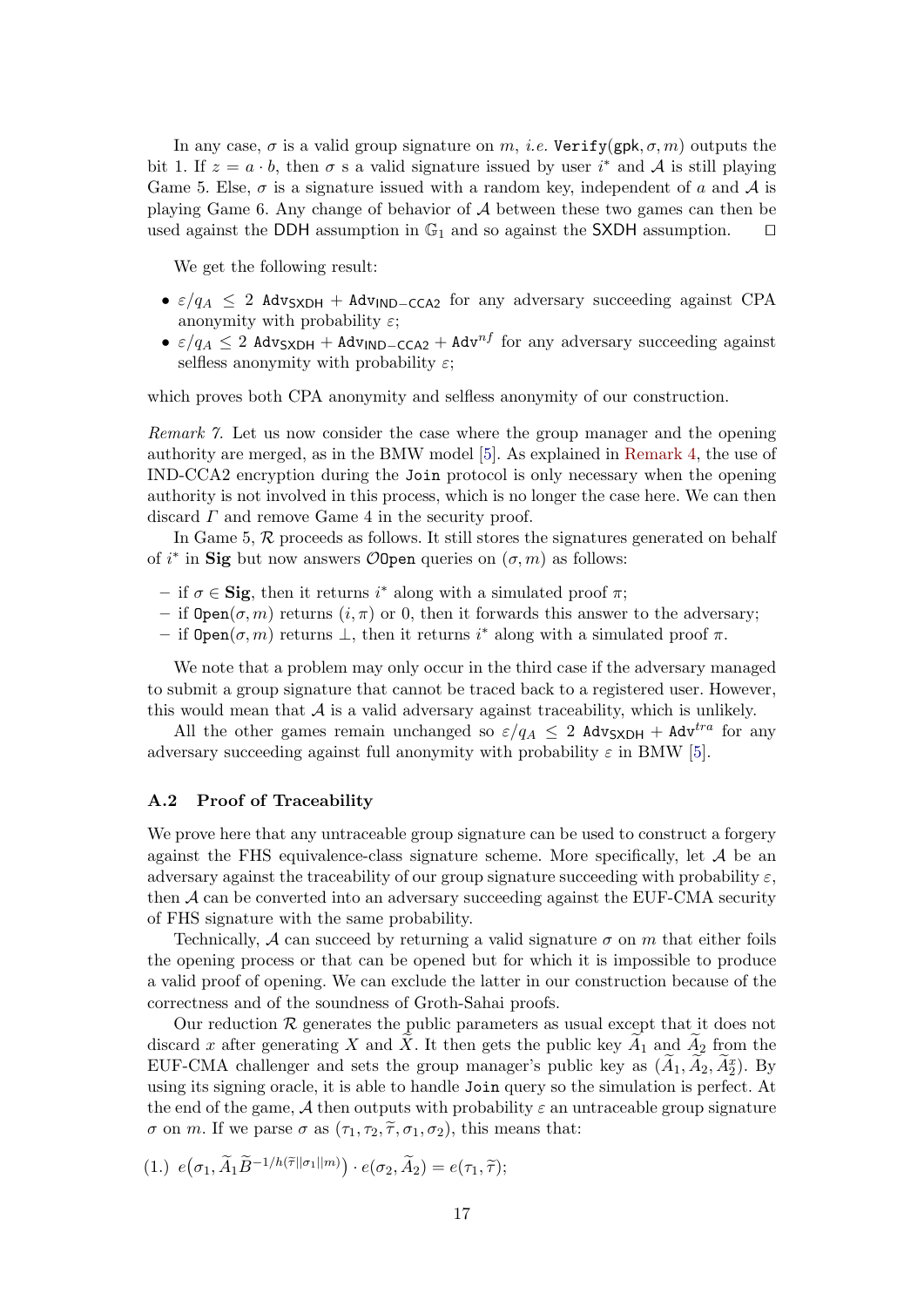(2.)  $e(\tau_2, \tilde{g}) = e(g, \tilde{\tau});$ <br>(3)  $e(\tau_2, \tilde{g}) = e(\tau_1, \tilde{\tau})$ (3.)  $e(\sigma_2, \tilde{g}) \cdot e(\sigma_1, \tilde{X}^{-1/h(\tilde{\tau}||\sigma_1||m)}) \neq e(\sigma_1, \tilde{g}^{y_i})$  for all  $\tilde{g}^{y_i}$  stored (encrypted).

Equation (1.) is equivalent to:

$$
e(\sigma_1, \widetilde{A}_1) \cdot e(\sigma_2 \cdot \sigma_1^{-x/h(\widetilde{\tau}||\sigma_1||m)}, \widetilde{A}_2) = e(\tau_1, \widetilde{\tau}),
$$

which means (together with equation (2.)) that  $(\tau_1, \tau_2, \tilde{\tau})$  is a valid FHS signature on  $(\sigma_1, \sigma_2 \cdot \sigma_1^{-x/h(\tilde{\tau}||\sigma_1||m)})$ . However,  $(\tau_1, \tau_2, \tilde{\tau})$  will be considered as a valid forgery only if  $(\sigma_1, \sigma_2 \cdot \sigma_1^{-x/h(\tilde{\tau}||\sigma_1||m)})$  does not belong to the equivalence class of a message submitted to the signing oracle.

Let  $S = \{(h_i, h_i^{y_i})\}_{i=1}^q$ , for  $h_i \in \mathbb{G}_1$  be the set of queried messages. All these messages were involved in a Join query during which the group manager received (and stored)  $\tilde{g}^{y_i}$  (encrypted). Therefore, if  $(\mu_1, \mu_2)$  belongs to the equivalent class of an element of S, then there exists  $i \in [1, q]$  such that  $e(\mu_1, \tilde{g}^{y_i}) = e(\mu_2, \tilde{g})$ .

Let us then assume that  $(\sigma_1, \sigma_2 \cdot \sigma_1^{-x/h(\tilde{\tau}||\sigma_1||m)})$  satisfies the previous condition, *i.e.* that there is *i* such that:  $e(\sigma_1, \tilde{g}^{y_i}) = e(\sigma_2 \cdot \sigma_1^{-x/h(\tilde{\tau}||\sigma_1||m)}, \tilde{g})$ . We then have  $e(\sigma_1, \tilde{g}^{y_i}) = e(\sigma_2, \tilde{g}) \cdot e(\sigma_1^{-x/h(\tilde{\tau}||\sigma_1||m)}, \tilde{g}) = e(\sigma_2, \tilde{g}) \cdot e(\sigma_1, \tilde{X}^{-1/h(\tilde{\tau}||\sigma_1||m)}),$  which contradicts equation (3.). The pair  $(\sigma_1, \sigma_2 \cdot \sigma_1^{-x/h(\tilde{\tau}||\sigma_1||m)})$  has then never been signed, nor any representative of the same equivalence class, which means that  $(\tau_1, \tau_2, \tilde{\tau})$  along with  $(\sigma_1, \sigma_2 \cdot \sigma_1^{-x/h(\tilde{\tau}||\sigma_1||m)})$  is a valid forgery against the EUF-CMA security of the FHS scheme.

# A.3 Proof of Non-Frameability

A successful adversary  $A$  against the non-frameability of our scheme is able to forge a valid group signature  $\sigma = (\tau_1, \tau_2, \tilde{\tau}, \sigma_1, \sigma_2)$  on a message m that can be traced back to some honest user  $i$ . We then distinguish four cases:

- Case 1: the pair  $(g^u, g^{u \cdot y})$  stored in  $\text{Reg}[i]$  is not the one sent by user i when he joined the group;
- Case 2: the user *i* has issued a signature  $(\tau'_1, \tau'_2, \tilde{\tau}', \sigma'_1, \sigma'_2)$  on m' such that  $(\tilde{\tau}', \sigma'_1, m') \neq (\tilde{\tau}_{\tilde{\tau}'} \tilde{\tau}_{\tilde{\tau}'} \tilde{\tau}'_{\tilde{\tau}'} \tilde{\tau}'_{\tilde{\tau}'} \tilde{\tau}'_{\tilde{\tau}'} \tilde{\tau}'_{\tilde{\tau}'} \tilde{\tau}'_{\tilde{\tau}'} \tilde{\tau}'_{\tilde$  $(\widetilde{\tau}, \sigma_1, m)$  but  $h(\widetilde{\tau}||\sigma_1||m) = h(\widetilde{\tau}'||\sigma'_1||m')$ ;<br>Case 3: the user i has issued a signature  $(\tau')$
- Case 3: the user *i* has issued a signature  $(\tau'_1, \tau'_2, \tilde{\tau}', \sigma'_1, \sigma'_2)$  on m' such that  $(\tilde{\tau}', \sigma'_1, m') = (\tilde{\tau}, \tau'_2, \tilde{\tau}'')$  $(\widetilde{\tau}, \sigma_1, m);$
- Case 4: none of the previous events occurred.

We recall that a user can be accused of having produced a signature only if the opening is valid, *i.e.* only if the Judge algorithm outputs 1. One step of the Judge algorithm is to check that the user i has indeed signed the elements stored in  $\mathbf{Reg}[i]$ , *i.e.* that there is a signature  $\mu$  in  $\textbf{Reg}[i]$  such that  $\Sigma$ . Verify( $\mathsf{pk}_i$ ,  $\mu$ ,  $(g^u||g^{u \cdot y}||C_i||\pi_i)$ ) = 1. Therefore, Case 1 straightforwardly implies a forgery against  $\Sigma$ , which is assumed to be EUF-CMA.

Similarly, Case 2 directly implies a collision of the hash function  $h$ .

**Case 3.** Let us now consider the third case. As the algorithm Judge returns 1,  $\sigma$  is valid, which means that:

$$
(1.)\ \ e(\sigma_1, \widetilde{A}_1 \widetilde{B}^{-1/h(\widetilde{\tau}||\sigma_1||m)}) \cdot e(\sigma_2, \widetilde{A}_2) = e(\tau_1, \widetilde{\tau}),
$$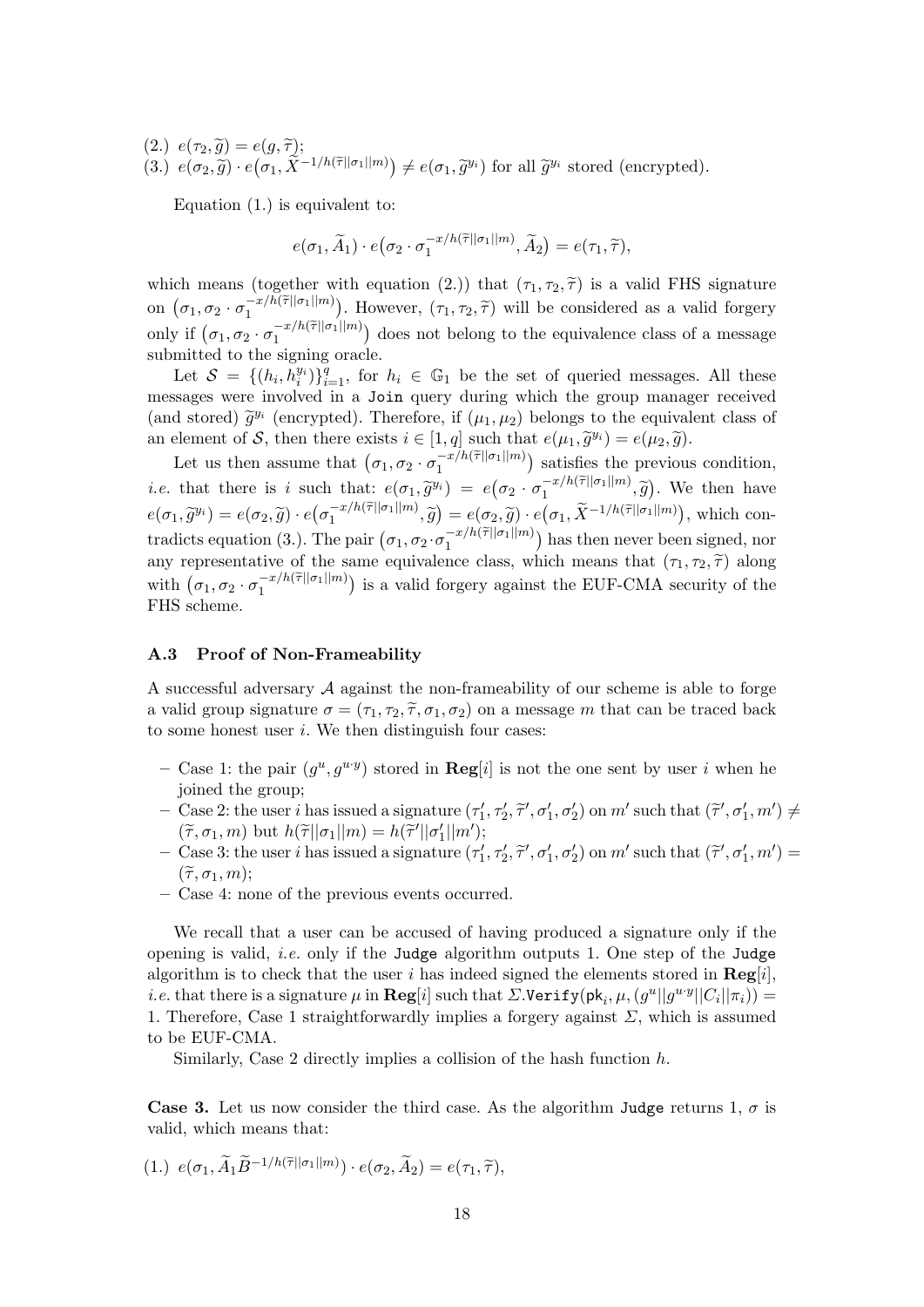(2.)  $e(\tau_2, \tilde{q}) = e(q, \tilde{\tau}).$ 

We then have  $e(\tau_2, \tilde{g}) = e(g, \tilde{\tau}) = e(\tau_2, \tilde{g})$  and thus  $\tau_2 = \tau_2'$ . Moreover, we know that  $e(\sigma_2, \tilde{g}) \cdot e(\sigma_1, \tilde{X}^{-1/h(\tilde{\tau}||\sigma_1||m)}) = e(\sigma_1, \tilde{g}^{y_i})$  because  $\sigma$  is traced back to *i*.<br>If we rewrite this countion, we have If we rewrite this equation, we have

$$
e(\sigma_2, \widetilde{g}) = e(\sigma_1, \widetilde{X}^{1/h(\widetilde{\tau}||\sigma_1||m)} \cdot \widetilde{g}^{y_i}) = e(\sigma'_1, \widetilde{X}^{1/h(\widetilde{\tau}'||\sigma'_1||m')} \cdot \widetilde{g}^{y_i}) = e(\sigma'_2, \widetilde{g})
$$

and so  $\sigma_2 = \sigma_2'$ . Combining this equality with (1.), we also get  $\tau_1 = \tau_1'$ . Therefore,  $\sigma$  is exactly the signature  $(\tau_1', \tau_2', \tilde{\tau}', \sigma_1', \sigma_2')$  returned by the OSign algorithm and so cannot constitute a valid attack against non-frameability.

Case 4. We now consider Case 4 and prove that a successful adversary breaks the MPS assumption. Let  $(g, g^y, g^z, g^{z x}, \tilde{g}, \tilde{g}^x, \tilde{g}^y)$  be a MPS instance for the function here defined in an The reduction  $\mathcal{R}$  generates the public parameters as a waveler that defined in pp. The reduction  $\mathcal R$  generates the public parameters pp as usual except that it sets  $(g, X) = (\mathbf{g}^z, \mathbf{g}^{z \cdot x})$  and  $(\widetilde{g}, \widetilde{X}) = (\widetilde{\mathbf{g}}, \widetilde{\mathbf{g}}^x)$ . It then generates the keys (osk, opk) and (gsk, gpk) as in [section 5,](#page-7-0) selects  $i^* \in [1, q_A]$  (where  $q_A$  is a bound on the number of OAdd queries) and handles the oracles queries as follows:

- $-$  OAdd(*i*):  $R$  answers to every query normally with  $(\mathsf{sk}_i, \mathsf{pk}_i) \leftarrow \Sigma$ .Keygen.
- $-$  OCor(i): R returns requested secret keys if  $i \neq i^*$  and aborts otherwise.
- $\mathcal{O}J_U(i)$ : R proceeds normally if  $i \neq i^*$  by generating the necessary secret values. Otherwise, it encrypts  $\tilde{g}^y$  as C and sends  $(g, g^y)$  along with the corresponding<br>NIZK proof  $\pi$ , We note that  $(g, g^y)$  is a valid pair for  $\tilde{\pi}^y$  (so the NIZK proof gap NIZK proof  $\pi$ . We note that  $(g, g^y)$  is a valid pair for  $\tilde{g}^y$  (so the NIZK proof can<br>be generated normally) which implicitly defines  $y$  as  $z^{-1}$ . be generated normally) which implicitly defines u as  $z^{-1}$ .
- $\mathcal{O}$ Sign $(i, m)$ : here we only consider the case where  $i = i^*$  since  $\mathcal R$  can normally generate this signature otherwise.  $R$  forwards the message m to the MPS oracle  $\mathcal O$ which returns  $(s, \tilde{g}^{r,s}, g^r, g^{r,z}, g^{r(x+t\cdot y)})$  with  $t = h(\tilde{g}^{r,s}||g^r||m)$ . R then constructs the following group signature  $\sigma$ :
	- $(\sigma'_1, \sigma'_2) \leftarrow (g^r, (g^{r(x+t \cdot y)})^{1/t});$
	- $\bullet$   $(\tau'_2, \tilde{\tau}') \leftarrow ((g^{r \cdot z})^s, (\tilde{g}^r)^s);$ <br>  $\bullet$   $\tau' \leftarrow (\sigma_{11}^{\alpha_1} (\sigma_{12}^{\alpha_2} \sigma_{13}^{\alpha_3})^{\alpha_2})^{\alpha_3}$

$$
\bullet \ \tau_1' \leftarrow (\mathsf{g}^{\alpha_1} \cdot (\mathsf{g}^y)^{\alpha_2})^{1/s});
$$

where  $(\alpha_1, \alpha_2) = \text{osk}$ . This is indeed a valid group signature since:

$$
e(\sigma'_1, \widetilde{A}_1 \widetilde{B}^{-1/h(\widetilde{\tau}'||\sigma'_1||m)}) \cdot e(\sigma'_2, \widetilde{A}_2)
$$
  
=  $e(\mathbf{g}^r, \widetilde{\mathbf{g}}^{\alpha_1 - (\alpha_2 \cdot x)/h(\widetilde{\mathbf{g}}^{r \cdot s}||\mathbf{g}^r||m)}) \cdot e(\mathbf{g}^{r(x/h(\widetilde{\mathbf{g}}^{r \cdot s}||\mathbf{g}^r||m) + y)}, \widetilde{\mathbf{g}}^{\alpha_2}),$   
=  $e(\mathbf{g}^r, \widetilde{\mathbf{g}}^{\alpha_1}) \cdot e(\mathbf{g}^{r \cdot y}, \widetilde{\mathbf{g}}^{\alpha_2}),$   
=  $e(\tau'_1, \widetilde{\tau}'),$ 

and  $e(\tau_2', \tilde{g}) = e((g^{r \cdot z})^s, \tilde{g}) = (g^z, \tilde{g}^{r \cdot s}) = e(g, \tilde{\tau}')$ . Moreover,  $\sigma$  is correctly dis-<br>tributed as this construction implicitly defines r and e of the Sign election tributed as this construction implicitly defines  $r$  and  $s$  of the Sign algorithm as  $r/z$  and  $1(rs$  from the MPS instance, where r and s are random.

We note that  $\mathcal R$  is perfectly able to answer any adversary query as long as its guess on  $i^*$  is correct, which occurs with probability at least  $1/q_A$ . In this case, A returns, with some probability  $\varepsilon$ , a valid signature  $\sigma = (\tau_1, \tau_2, \tilde{\tau}, \sigma_1, \sigma_2)$  on some message m that can be traced back to  $i^*$ . Concretely, this means that  $\sigma$  satisfies the following relations:

•  $e(\sigma_1, \widetilde{A}_1 \widetilde{B}^{-1/t}) \cdot e(\sigma_2, \widetilde{A}_2) = e(\tau_1, \widetilde{\tau});$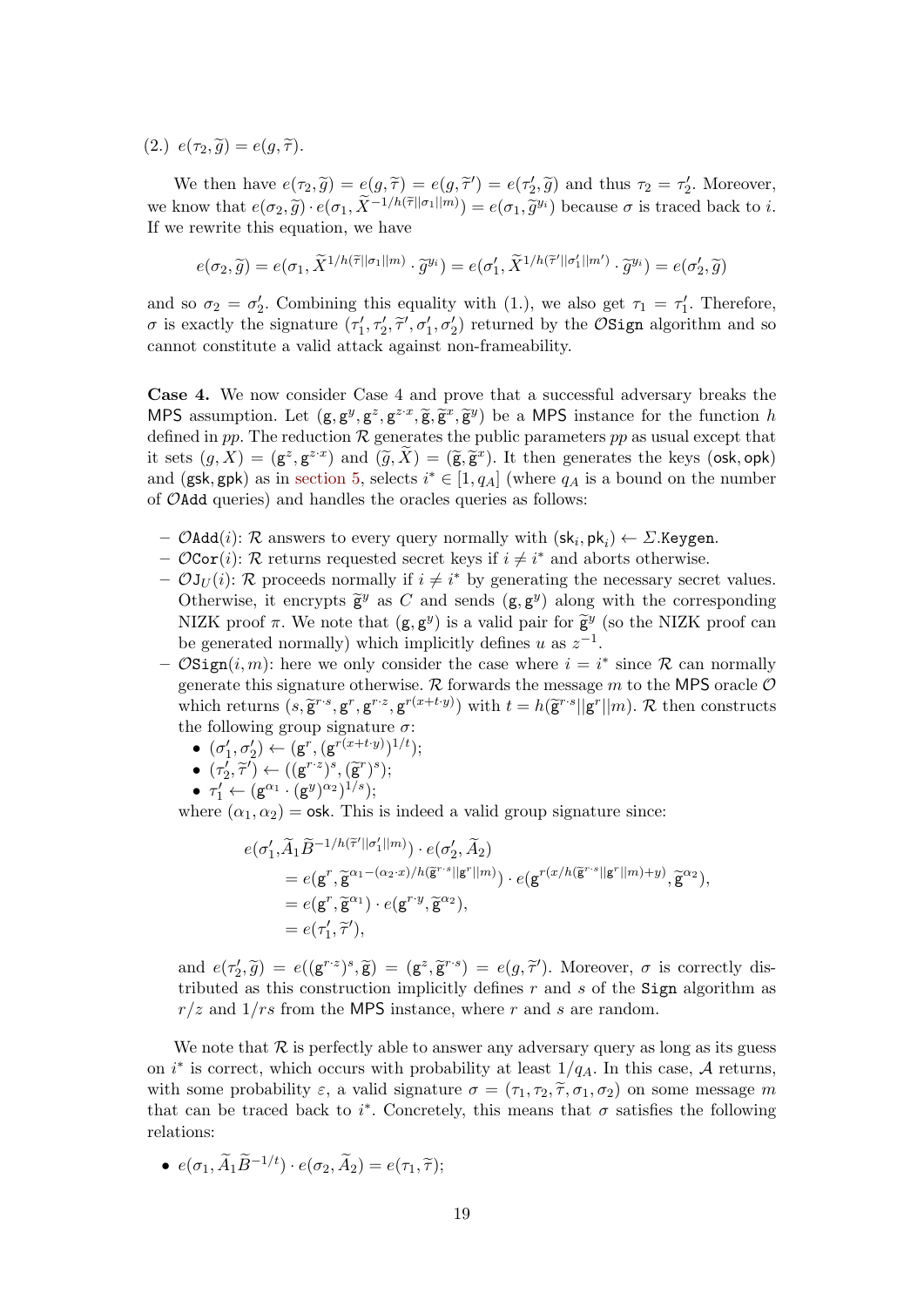- $e(\tau_2, \widetilde{g}) = e(g, \widetilde{\tau});$
- $e(\sigma_2, \widetilde{g}) \cdot e(\sigma_1, \widetilde{X}^{-1/t}) = e(\sigma_1, \widetilde{g}^y);$

with  $t = h(\tilde{\tau}||\sigma_1||m)$ . Since we here consider the Case 4, we know that the value of t is different from the ones used by  $R$  to answer OSign queries. Moreover, the third equation means that:

$$
e(\sigma_2^t, \widetilde{\mathbf{g}}) = e(\sigma_2^t, \widetilde{g}) = e(\sigma_1, \widetilde{X} \cdot (\widetilde{g}^y)^t) = e(\sigma_1, \widetilde{\mathbf{g}}^x \cdot (\widetilde{\mathbf{g}}^y)^t)
$$

which implies that  $(t, \sigma_1, \sigma_2^t)$  is a valid solution to the MPS problem. Any adversary corresponding to Case 4, succeeding with probability  $\varepsilon$ , can then be converted into an adversary against the MPS assumption succeeding with probability at least  $\varepsilon/q_A$ . Case 4 thus occurs with negligible probability under the MPS assumption.

#### <span id="page-19-0"></span>A.4 Assessment of the MPS Assumption

The goal of an adversary  $\mathcal A$  against the MPS assumption is to forge a new PS signature with the help of an oracle  $\mathcal O$  that outputs more elements than in the original PS assumption. As we discuss in [subsection 3.1,](#page-4-0) these new elements do not seem provide any advantage to A. We formalize this intuition with an evaluation of the MPS assumption in the generic group model.

Lemma 8. In the generic group model, no adversary can succeed against the MPS assumption with probability greater than  $O((4q_{\mathcal{O}}+7+q_{G})^{2}/p)$ , where  $q_{G}$  is a bound on the group oracle queries and  $q_{\mathcal{O}}$  is a bound on the number of queries to  $\mathcal{O}$ .

*Proof.* The adversary has access to  $(g, g^y, g^z, g^{z \cdot x}, \tilde{g}, \tilde{X}, \tilde{Y})$  along with the outputs  $(g, g^y, g^z, g^{z \cdot x}, \tilde{g}, \tilde{X}, \tilde{Y})$  along with the outputs  $(s_i, \tilde{g}^{r_i s_i}, g^{r_i}, g^{r_i z_i}, g^{r_i(x_i+t_i y_i)}),$  with  $t_i = h(\tilde{g}^{r_i s_i}||g^{r_i}||m_i)$ , of the oracle  $\mathcal{O}$ . We will first prove that A cannot symbolically produce a valid tuple  $(t^*, \sigma_1, \sigma_2) \in \mathbb{Z}_p \times \mathbb{G}_1^2$  by associating each group element with a polynomial whose formal variable are  $x, y, z$ and  $r_i, \forall i \in [1, q_{\mathcal{O}}].$ 

In the generic group model, any group element must have been generated through queries to the oracle of the internal law of the group or to  $\mathcal O$ . Since the goal of  $\mathcal A$  is to output elements  $\sigma_1$  and  $\sigma_2$  of  $\mathbb{G}_1$ , the latter can only be combinations of elements from the same group. This means that there are known coefficients  $\{a, b, c, d, \alpha_i, \beta_i, \gamma_i\}$  and  $\{a', b', c', d', \alpha'_i, \beta'_i, \gamma'_i\}$ , for  $i \in [1, q_{\mathcal{O}}]$ , such that:

$$
\tau_1 = g^a \cdot (g^y)^b \cdot (g^z)^c \cdot (g^{z \cdot x})^d \cdot \prod_i (g^{r_i})^{\alpha_i} \cdot (g^{r_i \cdot z_i})^{\beta_i} \cdot (g^{r_i(x+t_i \cdot y)})^{\gamma_i};
$$
  

$$
\tau_2 = g^{a'} \cdot (g^y)^{b'} \cdot (g^z)^{c'} \cdot (g^{z \cdot x})^{d'} \cdot \prod_i (g^{r_i})^{\alpha_i'} \cdot (g^{r_i \cdot z_i})^{\beta_i'} \cdot (g^{r_i(x+t_i \cdot y)})^{\gamma_i'}.
$$

A tuple  $(t^*, \sigma_1, \sigma_2)$  is valid only if  $e(\sigma_1, \tilde{X} \cdot \tilde{Y}^{t^*}) = e(\sigma_2, \tilde{g}), \sigma_1 \neq 1_{\mathbb{G}_1}$  and  $t^* \neq t_i$ for all  $i \in [1, q_{\mathcal{O}}]$ . This gives the following relation:

$$
(a+by+cz+dzx+\sum_{i}\alpha_{i}r_{i}+\beta_{i}r_{i}z+\gamma_{i}r_{i}(x+yt_{i}))(x+yt^{*})
$$

$$
=(a'+b'y+c'z+d'zx+\sum_{i}\alpha'_{i}r_{i}+\beta'_{i}r_{i}z+\gamma'_{i}r_{i}(x+yt_{i})).
$$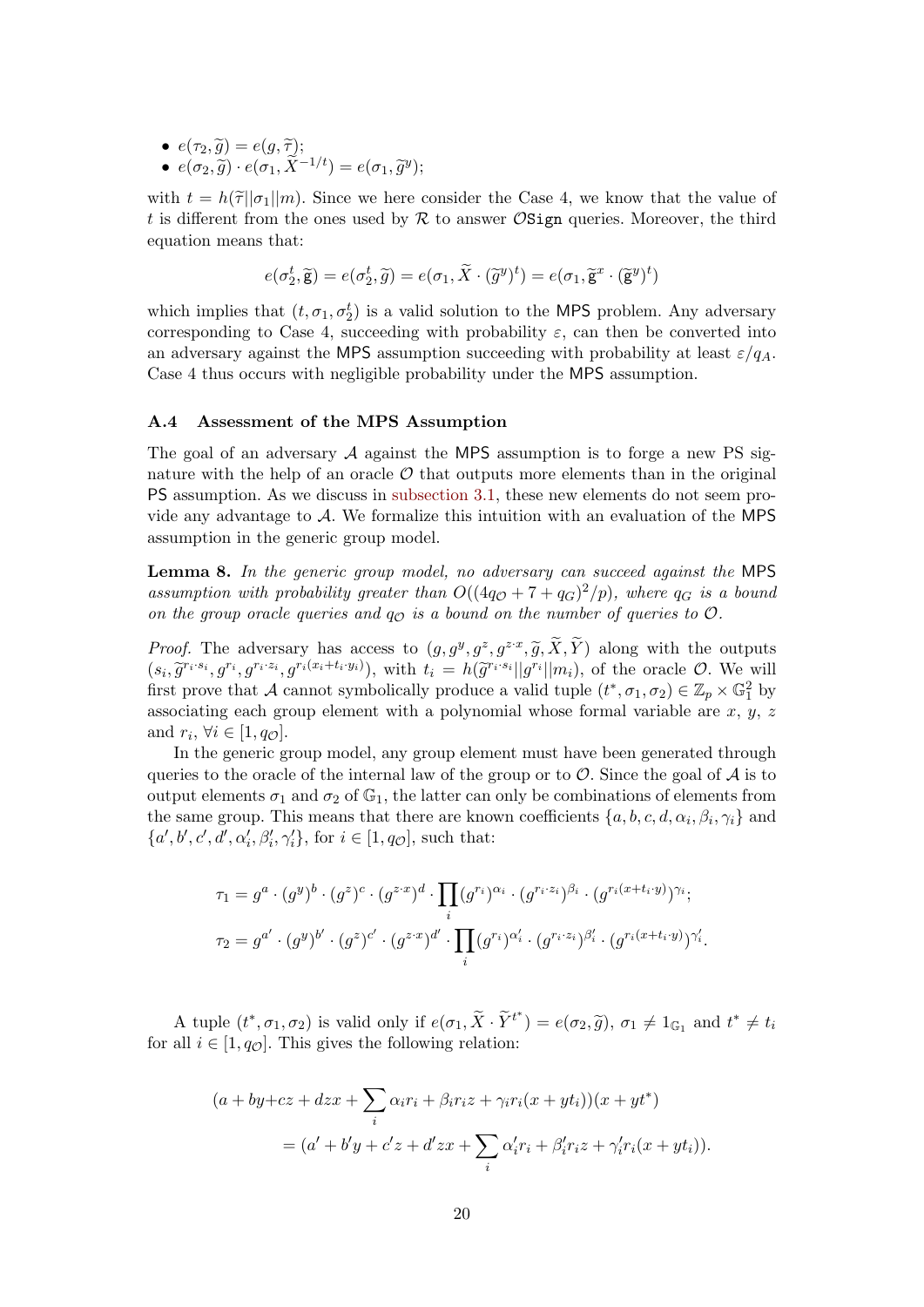The factor  $(x + y t^*)$  implies that any monomial of the left member will be of degree at least 1 in x or y. We can therefore conclude that  $a' = c' = \alpha'_i = \beta'_i = 0, \forall i \in [1, q_{\mathcal{O}}],$ leading to the following equation:

$$
(a+by+cz+dzx+\sum_{i}\alpha_{i}r_{i}+\beta_{i}r_{i}z+\gamma_{i}r_{i}(x+yt_{i}))(x+yt^{*})
$$

$$
=(b'y+d'zx+\sum_{i}\gamma_{i}'r_{i}(x+yt_{i})).
$$

The right member does not contain any monomial of degree 2 in  $x$  or  $y$ , which implies that  $b = d = \gamma_i = 0, \forall i \in [1, q_{\mathcal{O}}]$ :

$$
(a+cz+\sum_i\alpha_ir_i+\beta_ir_iz)(x+yt^*)=(b'y+d'zx+\sum_i\gamma_i'r_i(x+yt_i)).
$$

If we develop the left member, we get monomials such as  $ax$ ,  $czy$  and  $\beta_i r_i zx$ . However, there are no similar terms in the right member, which implies that  $a = c = \beta_i = 0$ ,  $\forall i$ :

$$
\left(\sum_i \alpha_i r_i\right)(x + yt^*) = \left(b'y + d'zx + \sum_i \gamma'_i r_i(x + yt_i)\right).
$$

Any term of the left member is then of degree 1 in some  $r_i$ , which implies that  $b' =$  $d' = 0$ :

$$
(\sum_i \alpha_i r_i)(x + yt^*) = (\sum_i \gamma'_i r_i(x + yt_i)).
$$

We then have, for each  $i \in [1, q_{\mathcal{O}}], \alpha_i(x + y t^*) = \gamma'_i(x + ty_i)$ , which implies that  $\alpha_i = \gamma'_i$ . However, we also know that  $t^* \neq t_i$   $\forall i \in [1, q_{\mathcal{O}}]$  which means that  $\alpha_i = \gamma'_i = 0$ . A has thus returned a tuple  $(t^*, 1_{\mathbb{G}_1}, 1_{\mathbb{G}_1})$ , which is invalid.

Now, let us assess the probability of an accidental validity, *i.e.* when two different polynomials involved in group oracle queries evaluate to the same value. All the polynomials considered in this proof are of degree at most 2. Since there are at most  $4q_{\mathcal{O}}+7+q_G$  polynomials, there are at most  $(4q_{\mathcal{O}}+7+q_G)^2/2$  pairs that could evaluate to the same value. By the Schwartz-Zippel lemma, this can occur with probability at most  $(4q_0 + 7 + q_G)^2/p$ , which is negligible.

# <span id="page-20-0"></span>B Additional Primitives

#### B.1 Public Key Encryption

We marginally use an encryption scheme  $\Gamma$  defined by the following algorithms:

- Keygen( $1^{\lambda}$ ): Outputs a pair of decryption and encryption keys (sk, pk).
- Encrypt(pk, m): Outputs a ciphertext c of message m under pk.
- Decrypt(sk, c): On input the decryption key sk and a ciphertext c, this algorithm outputs a message m or  $\perp$ .

Several security notions exist for public key encryption but our group signature scheme will only need *indistinguishability under adaptive chosen ciphertext attacks* (IND-CCA2). Informally it requires that no adversary, even given access to a decryption oracle, is able to distinguish an encryption of  $m_0$  from an encryption of  $m_1$ , where  $m_0$ and  $m_1$  are two messages chosen by the adversary.